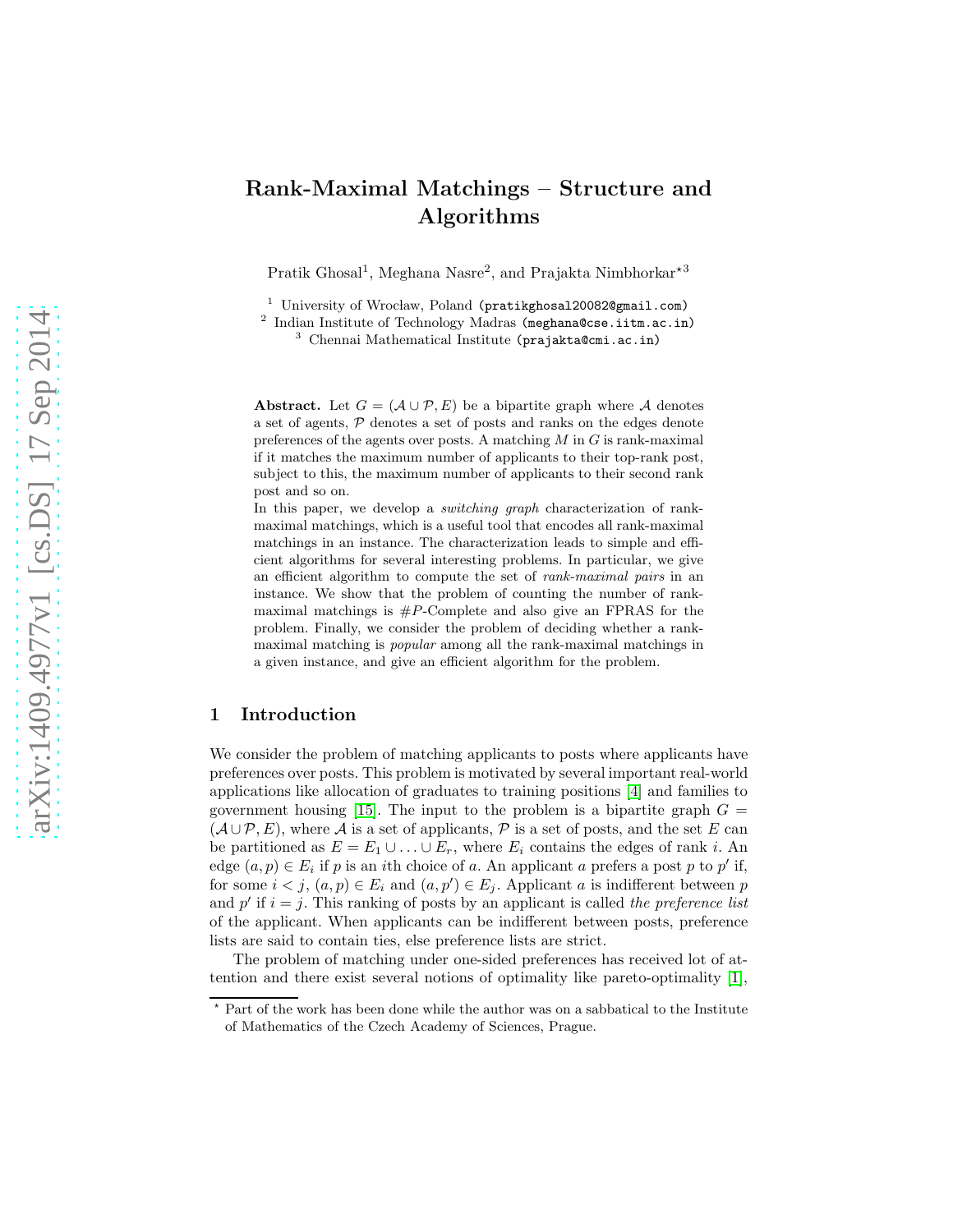rank-maximality [\[6\]](#page-10-2), popularity [\[2\]](#page-10-3), and fairness. We focus on the well-studied notion of *rank-maximal* matchings which are guaranteed to exist in any instance. Rank-maximality was first studied under the name of greedy matchings by Irving [\[5\]](#page-10-4), who also gave an algorithm for computing such matchings in case of strict lists. A rank-maximal matching matches maximum number of applicants to their rank 1 posts, subject to that, maximum number of applicants to their rank 2 posts and so on. Irving et al. [\[6\]](#page-10-2) gave an  $O(\min(n + r, r\sqrt{n})m)$  time algorithm to compute a rank-maximal matching. This algorithm[\[6\]](#page-10-2) not only works for strict case, but also for tied case. Here  $n = |\mathcal{A}| + |\mathcal{P}|$ ,  $m = |E|$ , and r denotes the maximal rank in the instance. The weighted and capacitated versions of this problem have been studied in [\[10\]](#page-10-5) and [\[13\]](#page-11-1) respectively.

In this paper, we study the structure of the rank-maximal matchings using the notion of a switching graph. This notion was introduced in the context of popularity which is an alternative criterion of optimality in the one-sided preferences model. See [\[2\]](#page-10-3) for a definition of popular matchings. McDermid and Irving [\[11\]](#page-10-6) studied the switching graph of popular matchings for strict instances, and Nasre [\[12\]](#page-11-2) extended it to the case of ties. This characterization has turned out to be useful for several problems like counting the number of popular matchings in strict instances, computing an optimal popular matching, developing an optimal manipulation strategy for an agent etc.

It is natural to extend the switching graph characterization to analyze rankmaximal matchings. Besides being interesting in its own right, it turns out to be useful in answering several natural questions. For instance, given instance  $G = (\mathcal{A} \cup \mathcal{P}, E)$ , is there a rank-maximal matching in G which matches an applicant  $\alpha$  to a particular post  $p$ ? Is a rank-maximal matching preferred by a majority of applicants over other rank-maximal matchings in the instance? We show the following new results in this paper:

- A switching graph characterization of the rank-maximal matchings problem, and its properties, using which, we answer the questions mentioned above.
- An efficient algorithm for computing the set of rank-maximal pairs. An edge  $(a, p) \in E$  is a rank-maximal pair if there exists a rank-maximal matching in G that matches a to p.
- We show that the problem of counting the number of rank-maximal matchings is #P-complete even for strict preference lists. We then give an FPRAS for the problem by reducing it to the problem of counting the number of perfect matchings in a bipartite graph.
- In order to choose one among possibly several rank-maximal matchings in a given instance  $G$ , we consider the question of finding a rank-maximal matching that is popular among all the rank-maximal matchings in  $G$ . We call such a matching a *popular rank-maximal matching*. We show that, given a rank-maximal matching, it can be efficiently checked whether it is a popular rank-maximal matching. If not, we output a rank-maximal matching which is more popular than the given one.

We remark that the switching graph is a weighted directed graph constructed with respect to a particular matching. In case of popular matchings, it is known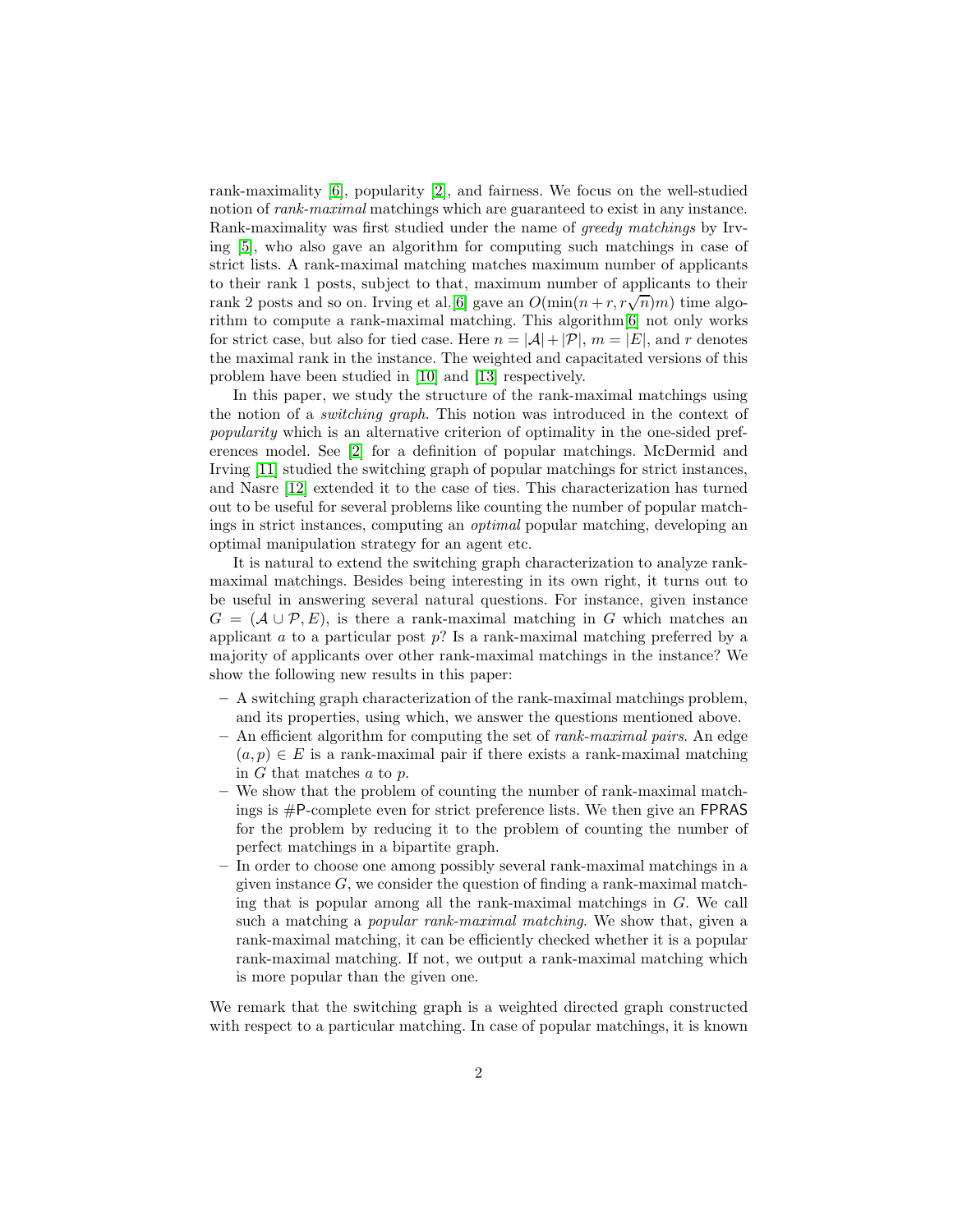from [\[2\]](#page-10-3) that, there are at most two distinct ranked posts in an applicant's preference list, to which he can be matched in any popular matching. This results in a switching graph with edge-weights  $\{+1, -1, 0\}$ . In case of rank-maximal matchings, the situation becomes more interesting since an applicant can be matched to one among several distinct ranked posts, and the edge-weights in the switching graph could be arbitrary. Surprisingly, the characterization still turns out to be similar to that of popular matchings, although the proofs are significantly different. We expect that the switching graph will find several applications apart from those shown in this paper.

# <span id="page-2-2"></span>2 Preliminaries

A matching M of G is a subset of edges, no two of which share an end-point. For a matched vertex u, we denote by  $M(u)$  its partner in M.

Properties of maximum matchings in bipartite graphs: Let  $G = (\mathcal{A} \cup \mathcal{P}, E)$  be a bipartite graph and let  $M$  be a maximum matching in  $G$ . The matching  $M$ defines a partition of the vertex set  $\mathcal{A} \cup \mathcal{P}$  into three disjoint sets, defined below:

<span id="page-2-0"></span>Definition 1 (Even, odd, unreachable vertices). A vertex  $v \in \mathcal{A} \cup \mathcal{P}$  is even (resp. odd) if there is an even (resp. odd) length alternating path with respect to M from an unmatched vertex to v. A vertex v is unreachable if there is no alternating path from an unmatched vertex to v.

<span id="page-2-1"></span>The following lemma is well-known in matching theory; see [\[14\]](#page-11-3) or [\[6\]](#page-10-2) for a proof.

**Lemma 1** ([\[14\]](#page-11-3)). Let  $\mathcal{E}, \mathcal{O}, \text{ and } \mathcal{U}$  be the sets of even, odd, and unreachable vertices defined by a maximum matching M in G. Then,

- (a)  $\mathcal{E}, \mathcal{O},$  and  $\mathcal{U}$  are disjoint, and are the same for all the maximum matchings in G.
- (b) In any maximum matching of G, every vertex in  $\mathcal O$  is matched with a vertex in  $\mathcal E$ , and every vertex in U is matched with another vertex in U. The size of a maximum matching is  $|\mathcal{O}| + |\mathcal{U}|/2$ .
- (c) No maximum matching of G contains an edge with one end-point in  $\mathcal O$  and the other in  $\mathcal{O} \cup \mathcal{U}$ . Also, G contains no edge with one end-point in  $\mathcal{E}$  and the other in  $\mathcal{E} \cup \mathcal{U}$ .

Rank-maximal matchings: An instance of the rank-maximal matchings problem consists of a bipartite graph  $G = (\mathcal{A} \cup \mathcal{P}, E)$ , where A is a set of applicants, P is a set of posts, and E can be partitioned as  $E_1 \cup E_2 \cup \ldots \cup E_r$ . Here  $E_i$  denotes the edges of rank  $i$ , and  $r$  denotes the maximum rank any applicant assigns to a post. An edge  $(a, p)$  has rank i if p is an ith choice of a.

**Definition 2 (Signature).** The signature of a matching M is defined as an r-tuple  $\rho(M) = (x_1, \ldots, x_r)$  where, for each  $1 \leq i \leq r$ ,  $x_i$  is the number of applicants who are matched to their ith rank post in M.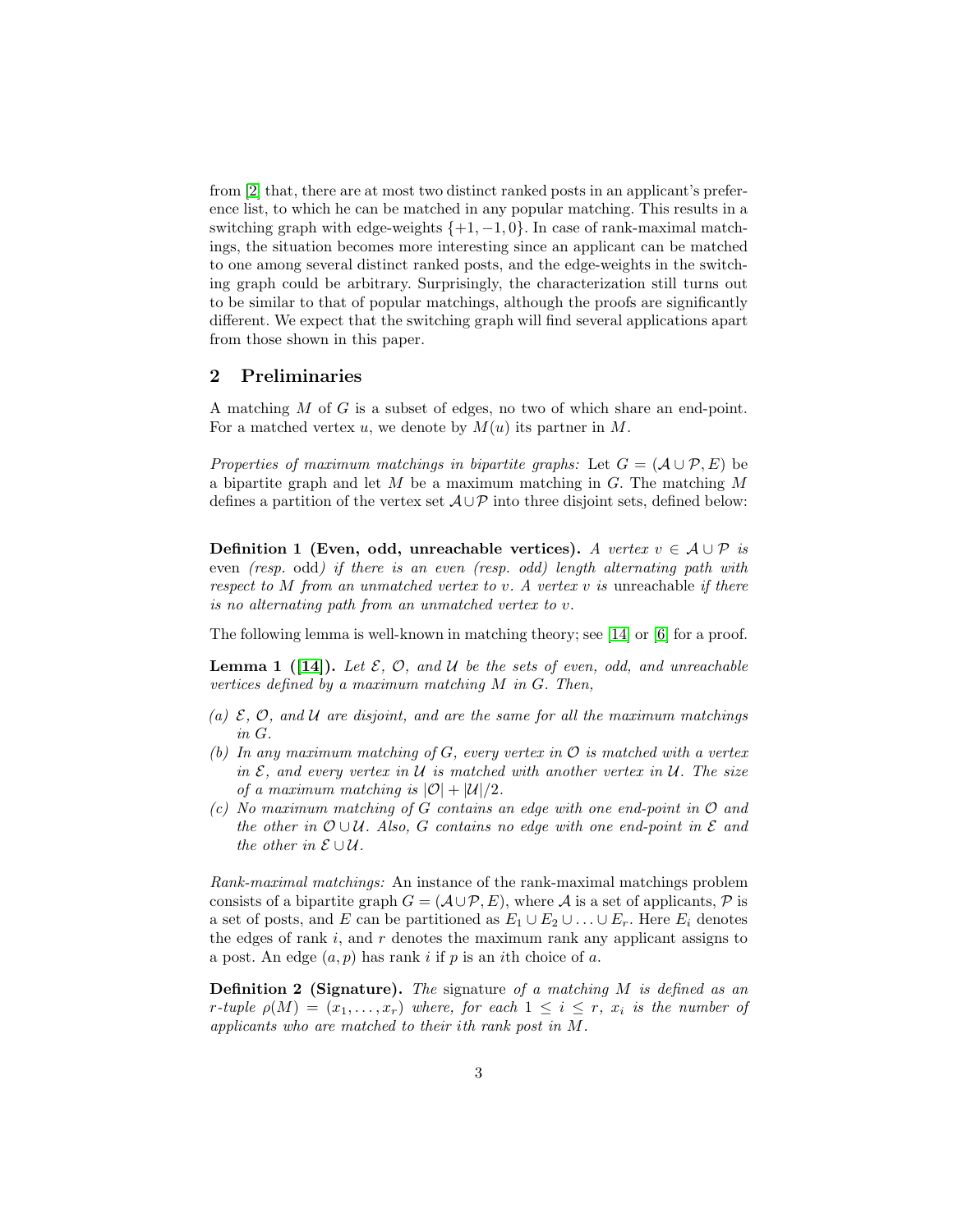Let M, M' be two matchings in G, with signatures  $\rho(M) = (x_1, \ldots, x_r)$  and  $\rho(M') = (y_1, \ldots, y_r)$ . Define  $M \succ M'$  if  $x_i = y_i$  for  $1 \leq i \leq k \leq r$  and  $x_k > y_k$ .

**Definition 3 (Rank-maximal matching).** A matching  $M$  in  $G$  is rankmaximal if M has the maximum signature under the above ordering  $\succ$ .

Observe that all the rank-maximal matchings in an instance have the same cardinality and the same signature.

Computing Rank-maximal Matchings: Now we recall Irving et al.'s algorithm [\[6\]](#page-10-2) for computing a rank-maximal matching in a given instance  $G = (\mathcal{A} \cup \mathcal{P}, E_1 \cup E_2)$  $\dots \cup E_r$ ). Recall that  $E_i$  is the set of edges of rank i. For the sake of convenience, for each applicant a, we add a dummy last-resort post  $\ell(a)$  at rank  $r+1$  in a's preference list, and refer to the modified instance as G. This ensures that every rank-maximal matching is A-complete i.e. matches all the applicants.

Let  $G_i = (\mathcal{A} \cup \mathcal{P}, E_1 \cup \ldots \cup E_i)$ . The algorithm starts with  $G'_1 = G_1$  and any maximum matching  $M_1$  in  $G'_1$ .

- For  $i = 1$  to r do the following and output  $M_{r+1}$ :
- 1. Partition the vertices in  $\mathcal{A} \cup \mathcal{P}$  into even, odd, and unreachable as in Defini-tion [1](#page-2-0) and call these sets  $\mathcal{E}_i, \mathcal{O}_i, \mathcal{U}_i$  respectively.
- 2. Delete those edges in  $E_j$ ,  $j > i$ , which are incident on nodes in  $\mathcal{O}_i \cup \mathcal{U}_i$ . These are the nodes that are matched by every maximum matching in  $G'_{i}$ .
- 3. Delete all the edges from  $G'_i$  between a node in  $\mathcal{O}_i$  and a node in  $\mathcal{O}_i \cup \mathcal{U}_i$ . We refer to these edges as  $\mathcal{O}_i \mathcal{O}_i$  and  $\mathcal{O}_i \mathcal{U}_i$  edges respectively. These are the edges which do not belong to any maximum matching in  $G'_{i}$ .
- 4. Add the edges in  $E_{i+1}$  to  $G'_i$  and call the resulting graph  $G'_{i+1}$ .
- 5. Determine a maximum matching  $M_{i+1}$  in  $G'_{i+1}$  by augmenting  $M_i$ .

The algorithm constructs a graph  $G'_{r+1}$ . We construct a *reduced graph*  $G'$ by deleting all the edges from  $G'_{r+1}$  between a node in  $\mathcal{O}_{r+1}$  and a node in  $\mathcal{O}_{r+1} \cup \mathcal{U}_{r+1}$ . The graph G' will be used in subsequent sections. We note the following invariants of Irving et al.'s algorithm:

- (I1) For every  $1 \leq i \leq r$ , every rank-maximal matching in  $G_i$  is contained in  $G'_i$ .
- $(12)$  The matching  $M_i$  is rank-maximal in  $G_i$ , and is a maximum matching in  $G_i'$ .
- (I3) If a rank-maximal matching in G has signature  $(s_1, \ldots, s_i, \ldots, s_r)$  then  $M_i$ has signature  $(s_1, \ldots, s_i)$ .
- (I4) The graphs  $G'_i$ ,  $1 \leq i \leq r+1$  constructed at the end of iteration i of Irving et al.'s algorithm, and  $G'$  are independent of the rank-maximal matching computed by the algorithm. This follows from Lemma [1](#page-2-1) and invariant I2.

# <span id="page-3-0"></span>3 Switching Graph Characterization

In this section, we describe the switching graph characterization of rank-maximal matchings, and show its application in computing rank-maximal pairs.

Let M be a rank-maximal matching in G and let  $G' = (\mathcal{A} \cup \mathcal{P}, E')$  be the reduced graph as described in Section [2.](#page-2-2)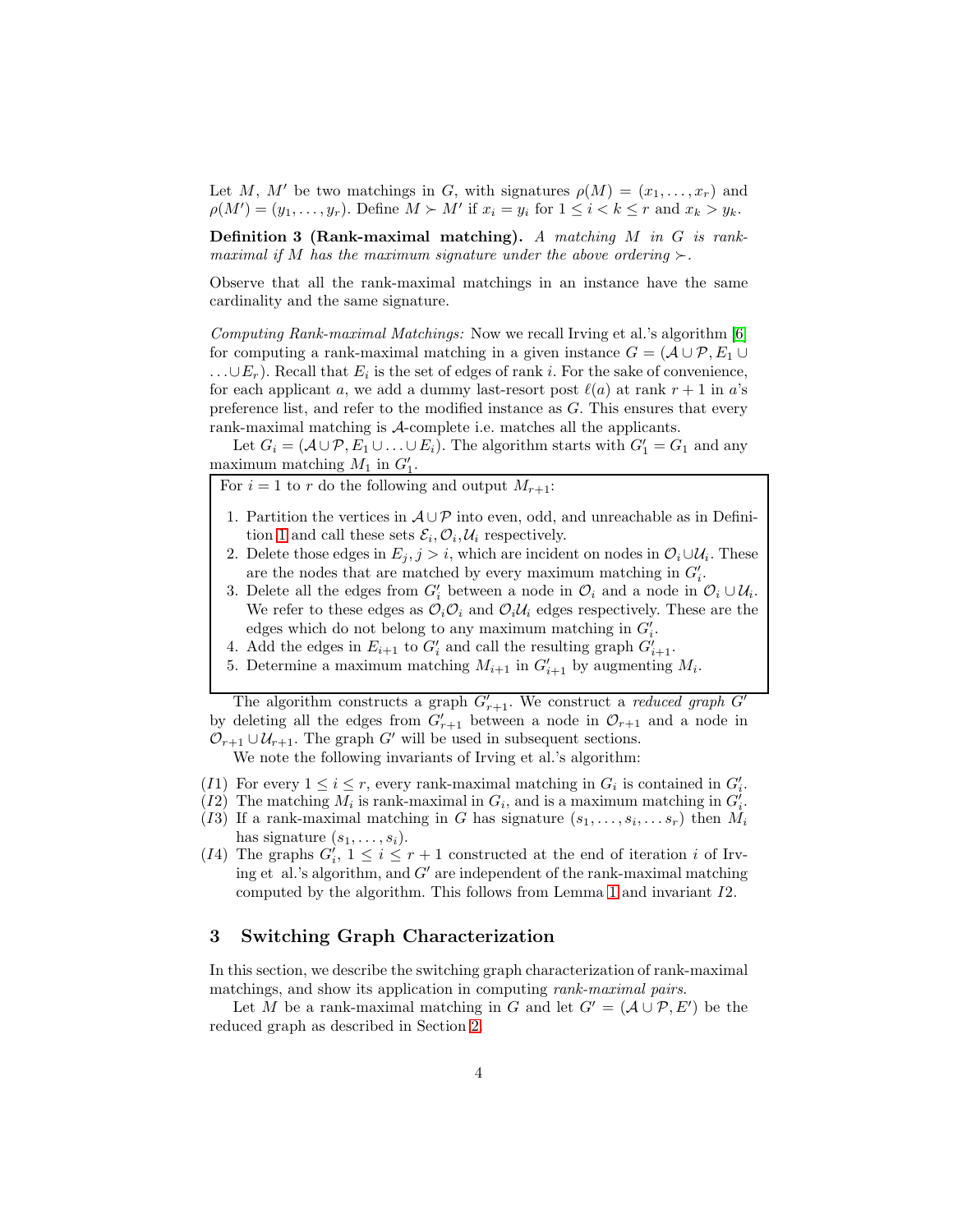**Definition 4 (Switching Graph).** The switching graph  $G_M = (V_M, E_M)$  with respect to a rank-maximal matching M is a directed weighted graph with  $V_M = \mathcal{P}$ and  $E_M = \{(p_i, p_j) \mid \exists a \in \mathcal{A}, (a, p_i) \in M, (a, p_j) \in E'\}$ . Further, weight of an edge  $(p_i, p_j)$  is  $w(p_i, p_j) = rank(a, p_j) - rank(a, p_i)$ , where  $rank(a, p)$  is the rank of a post p in the preference list of an applicant a.

Thus an edge  $(p_i, p_j) \in E_M$  iff there exists an applicant a such that  $(a, p_i) \in$ M and  $(a, p_j)$  is an edge in the graph G'. We define the following notation:

- 1. Sink vertex: A vertex p of  $G_M$  is called a sink vertex, if p has no outgoing edge in  $G_M$  and  $p \in \mathcal{E}_1 \cap \mathcal{E}_2 \cap \ldots \cap \mathcal{E}_{r+1}$ . Recall that  $\mathcal{E}_i$  is the set of vertices which were even in the graph  $G'_{i}$  constructed in the *i*th iteration of Irving et al.'s algorithm.
- 2. Sink and non-sink components of  $G_M$ : A connected component X in the underlying undirected graph of  $G_M$  is called a *sink component* if X contains one or more sink vertices, and a non-sink component otherwise.
- 3. Switching paths and switching cycles: A path  $T = \langle p_0, p_1 \ldots, p_{k-1} \rangle$  in  $G_M$  is called a *switching path* if T ends in a sink vertex and  $w(T) = 0$ . Here,  $w(T)$ is the sum of the weights of the edges in T. A cycle  $C = \langle p_0, \ldots, p_{k-1}, p_0 \rangle$ in  $G_M$  is called a *switching cycle* if  $w(C) = 0$ .
- 4. Switching operation: Let  $T = \langle p_0, p_1, \ldots, p_{k-1} \rangle$  be a switching path in  $G_M$ . Let  $\mathcal{A}_T = \{a \in \mathcal{A} \mid M(a) \in T\}$ . Further, let  $M(a_i) = p_i$  for  $0 \le i \le k-2$ . We denote by  $M' = M \cdot T$ , the matching obtained by applying T to M. Thus, for  $a_i \in \mathcal{A}_T$ ,  $M'(a_i) = p_{i+1}$ , and for  $a \notin \mathcal{A}_T$ ,  $M'(a) = M(a)$ . The matching  $M \cdot C$ , obtaine **E**sfrag problem a switching cycle C to M is defined analogously. We also refer to  $M \cdot C$  or  $M \cdot T$  as a switching operation.

Figure [1](#page-4-0) illustrates an example instance along with its switching graph.



<span id="page-4-0"></span>Fig. 1. (a) Preference lists of agents  $\{a_1, \ldots, a_6\}$  in increasing order of ranks. (b) Switching graph  $G_M$  with respect to rank-maximal matching  $M =$  $\{(a_1, p_3), (a_2, p_2), (a_3, p_1), (a_4, p_7), (a_5, p_5), (a_6, p_6)\}.$  The vertex  $p_4$  is the only sinkvertex and the path  $(p_3, p_2, p_4)$  is a switching path. Note that every directed cycle is a switching cycle.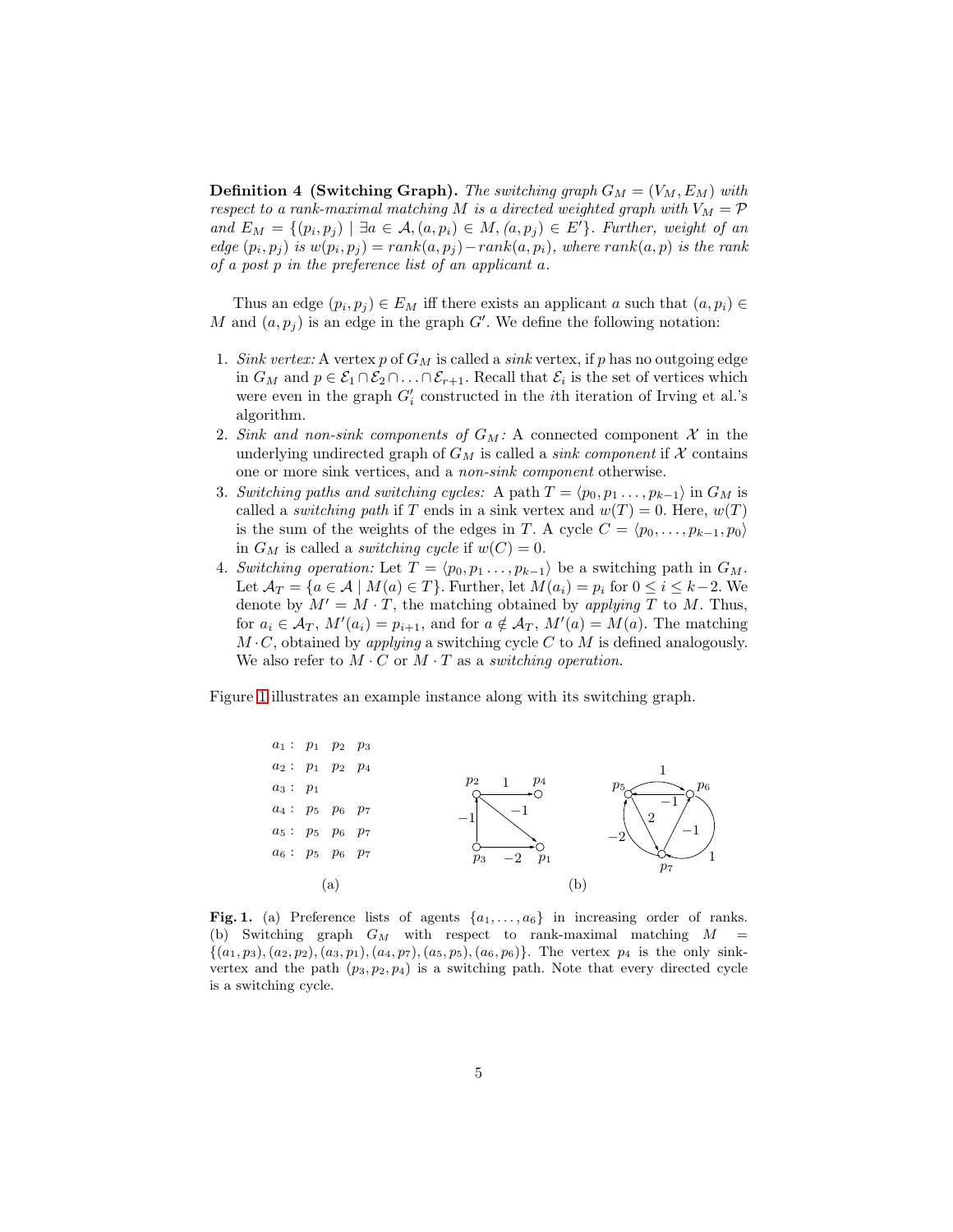#### 3.1 Properties of the switching graph

In this section, we prove several useful properties of the switching graph by characterizing switching paths and switching cycles.

<span id="page-5-2"></span>In the following lemma, we show that a switching operation on a rankmaximal matching  $M$  results in another rank-maximal matching in  $G$ .

**Lemma 2.** Let T (resp. C) be a switching path (resp. switching cycle) in  $G_M$ . Then,  $M' = M \cdot T$  (resp.  $M' = M \cdot C$ ) is a rank-maximal matching in G.

*Proof.* We prove the lemma for a switching path  $T$ . A similar argument follows for a switching cycle. To show that  $M'$  is rank-maximal, we show that  $M$  and M′ have the same signature.

Let  $T = \langle p_0, p_1, \ldots, p_{k-1} \rangle$  be a switching path in  $G_M$ . Let  $\mathcal{A}_T = \{a \mid M(a) \in$ T}. By the definition of a *switch*, we know that  $|M| = |M'|$  and for each  $a \notin \mathcal{A}_T$ , we have  $M'(a) = M(a)$ . Thus, it suffices to show that the signatures of M and  $M'$  restricted to the applicants in  $\mathcal{A}_T$  are the same. We denote them by  $\rho_T(M) = (x_1, x_2, \ldots, x_r)$  and  $\rho_T(M') = (y_1, y_2, \ldots, y_r)$  respectively. Note that an edge of rank i in M contributes  $-i$  to the weight of T, whereas one in M' contributes *i*. Further, since T is a switching path,  $w(T) = 0$ . Thus,

<span id="page-5-1"></span>
$$
w(T) = (y_1 - x_1) + 2(y_2 - x_2) + \ldots + r(y_r - x_r) = 0 \tag{1}
$$

Since we consider only applicants in  $\mathcal{A}_T$ , we know that,  $\sum_{i=1}^r x_i = \sum_{i=1}^r y_i$ , i.e.,

<span id="page-5-0"></span>
$$
\sum_{i=1}^{r} (x_i - y_i) = 0
$$
 (2)

For contradiction, assume that  $\rho_T(M) \succ \rho_T(M')$ . That is, there exists an index j such that  $x_j > y_j$  and, for  $1 \leq i < j$ , we have  $x_i = y_i$ . Then, for Eqn. [2](#page-5-0) to be satisfied, there exists an index  $\ell > j$  such that  $x_{\ell} < y_{\ell}$ . In fact we will show the following stronger claim:

*Claim.* There exists an index  $\ell > j$  such that  $\sum_{i=1}^{\ell} (x_i - y_i) < 0$ .

Before proving the claim, we show how it suffices to complete the proof of the lemma. Assuming the claim, consider the reduced graph  $G'_{\ell}$  constructed in the  $\ell$ th iteration of Irving et al.'s algorithm.

As  $\sum_{i=1}^{\ell} (x_i - y_i) < 0$ , we have  $\sum_{i=1}^{\ell} x_i < \sum_{i=1}^{\ell} y_i$ . Thus  $|M \cap G'_{\ell}| < |M' \cap G'_{\ell}|$ . However, by Invariant  $(I2)$  (ref. Section [2\)](#page-2-2), this contradicts the fact that every rank-maximal matching restricted to any rank  $\ell$  is also a maximum matching in the reduced graph  $G'_{\ell}$ . This completes the proof of the lemma. We prove the claim below.

*Proof (of claim)*: Assume the contrary, i.e.  $\sum_{i=1}^{k} (x_i - y_i) \geq 0$  for all k. Note that this is trivially true for  $k \leq j$ , by our choice of j. Equivalently,  $\sum_{i=k+1}^{r} (x_i$  $y_i$ )  $\leq 0$  for all k. Define  $T_k = \sum_{i=k}^{r} (x_i - y_i)$  for  $1 \leq k \leq r$ . Thus, to prove the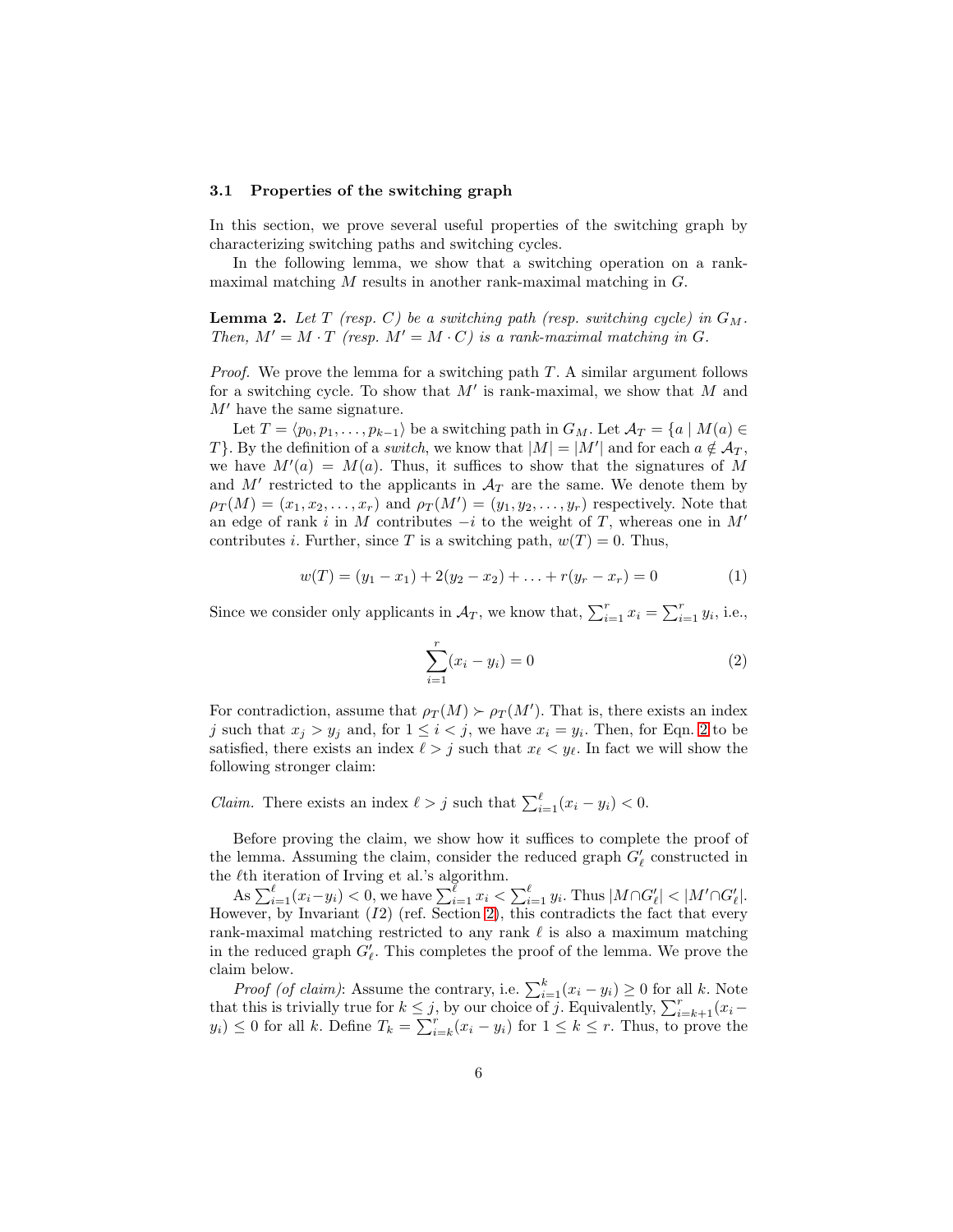claim, it suffices to show that there exists an index  $\ell$  such that  $T_{\ell} > 0$ . Now consider Eqn. [1.](#page-5-1) It can be rewritten as follows:

<span id="page-6-0"></span>
$$
(x_1 - y_1) + 2(x_2 - y_2) + \ldots + r(x_r - y_r) = T_1 + T_2 + \ldots + T_r = 0
$$
 (3)

We know that  $T_1 = 0$ , because it is the left-side of Eqn. [2.](#page-5-0) Now, consider the term  $T_r = x_r - y_r$ . If  $T_r = 0$ , we can eliminate  $x_r$  and  $y_r$  and get equations in  $r-1$  variables. If  $T_r > 0$ , then Eqn. [2](#page-5-0) implies that the claim holds for  $k = r - 1$ . So, without loss of generality, we can assume  $T_r < 0$ . But then, to satisfy Eqn. [3,](#page-6-0) there exists an index  $i, 1 < i < r$ , such that  $T_i > 0$ . This implies that the claim holds for  $\ell = i - 1$ . This completes the proof of the claim. □

Now we address the question of recognition of switching paths and switching cycles in  $G_M$ . In Lemma [3,](#page-6-1) we show that every cycle in  $G_M$  is in fact a switching cycle, that is, a zero-weight cycle. In Lemma [4,](#page-6-2) we characterize switching paths.

<span id="page-6-1"></span>**Lemma 3.** Let M be a rmm in G, and C be a cycle in  $G_M$ . Then  $w(C) = 0$ .

*Proof.* (Sketch) Let  $C'$  be the alternating cycle in  $G'$ , corresponding to the cycle C in  $G_M$ . To prove the Lemma, it suffices to show that, C' has an equal number of matched and unmatched edges of any rank i, and hence  $w(C) = 0$ . We prove this by induction on *i*. See [A](#page-12-0)ppendix A for details.  $□$ 

<span id="page-6-2"></span>**Lemma 4.** Let  $M$  be a rmm in  $G$ , and  $G_M$  be the switching graph with respect to M. Recall that  $\mathcal{E}_i$  is the set of even vertices in the graph  $G'_i$  constructed in the ith iteration of Irving et al.'s algorithm. The following properties hold :

- 1. Let p be an unmatched post in M. Then  $p \in \mathcal{E}_1 \cap \ldots \cap \mathcal{E}_{r+1}$  and therefore is a sink in  $G_M$ .
- 2. A post p belongs to a sink component iff  $p \in \mathcal{E}_{r+1}$ . A post p belongs to a non-sink component *iff*  $p \in \mathcal{U}_{r+1}$ .
- 3. Let T be a path from a post p to some sink q in  $G_M$ . Then  $w(T) = 0$  iff  $p \in \mathcal{E}_1 \cap \ldots \cap \mathcal{E}_{r+1}.$

The proof appears in Appendix [A.](#page-12-0) In the following theorem, we prove that every rank-maximal matching can be obtained from  $M$  by applying suitable switches. We include the proof in Appendix [A.](#page-12-0)

<span id="page-6-3"></span>**Theorem 1.** Every rank-maximal matching  $M'$  in  $G$  can be obtained from  $M$ by applying to M vertex-disjoint switching paths and switching cycles in  $G_M$ .

### 3.2 Generating all rank-maximal pairs

In this section we give an efficient algorithm to compute the set of rank-maximal pairs, defined below:

**Definition 5.** An edge  $(a, p)$  is a rank-maximal pair if there exists a rankmaximal matching M in G such that  $M(a) = p$ .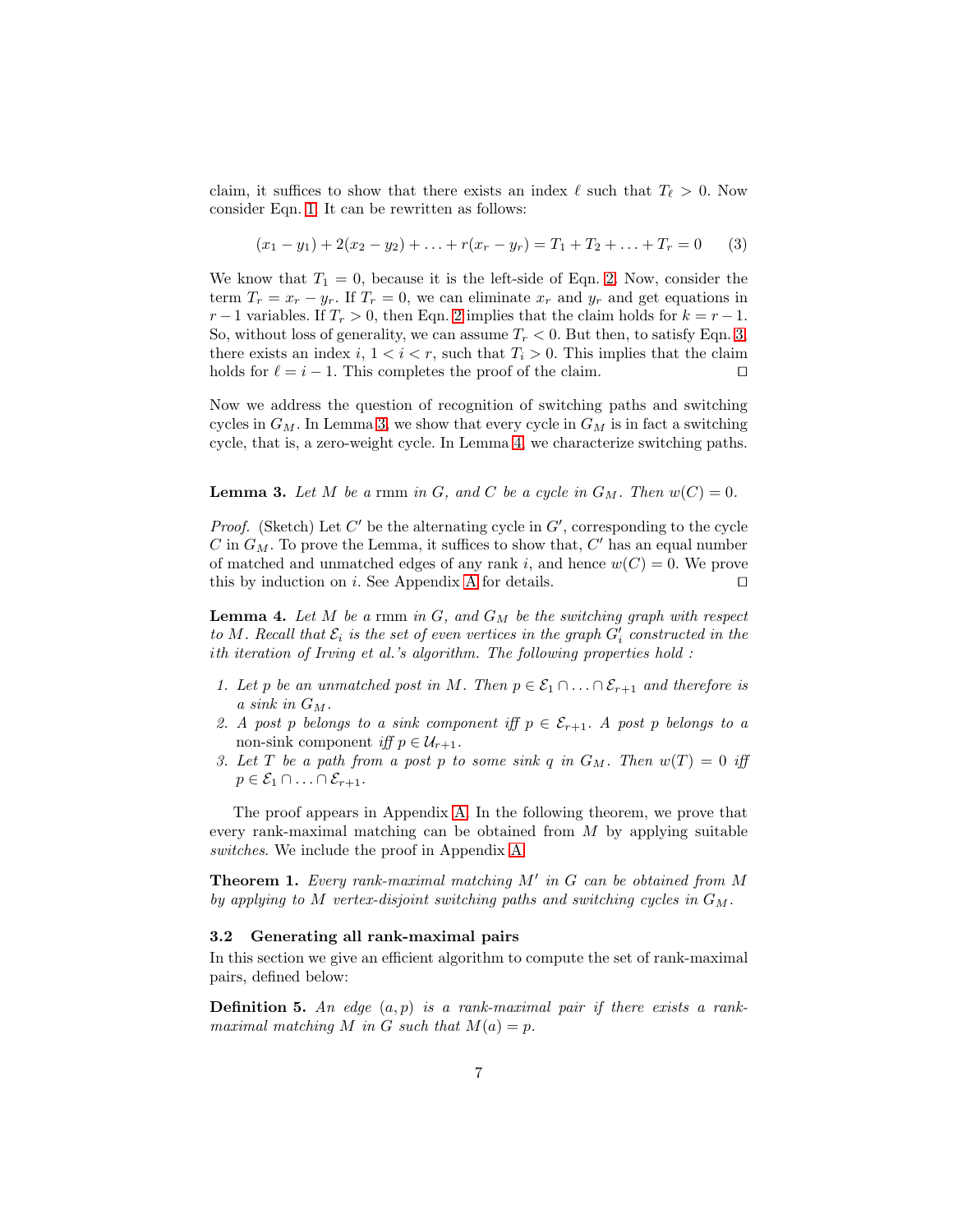We refer to rank-maximal pairs as  $rmm\text{-}pairs$ . We show that the set of rmm-pairs can be computed in time linear in the size of the switching graph  $G_M$  constructed with respect to any rank-maximal matching  $M$ . We prove the following theorem:

**Theorem 2.** The set of rmm-pairs for an instance  $G = (\mathcal{A} \cup \mathcal{P}, E)$  can be computed in  $O(\min(n + r, r\sqrt{n})m)$  time.

*Proof.* We note that, by Theorem [1,](#page-6-3) an edge  $(a, p)$  is a rmm-pair iff (i)  $(a, p) \in M$ or, (ii) the edge  $(M(a), p)$  belongs to a switching cycle in  $G_M$  or, (iii) the edge  $(M(a), p)$  belongs to a switching path in  $G_M$ .

Condition (i) can be checked by computing a rank-maximal matching M which takes  $\widetilde{O(\min(n+r, r\sqrt{n})m)}$  time. Condition (ii) can be checked by computing strongly connected components of  $G_M$ , which takes time linear in the size of  $G_M$ .

To check Condition (iii), note that a post  $p$  has a zero-weight path to a sink if and only if  $p \in \mathcal{E}_1 \cap ... \cap \mathcal{E}_{r+1}$  by Lemma [4](#page-6-2) (3). Moreover, all the paths from such a post  $p$  to a sink have weight zero. Therefore, performing a DFS from each  $p \in \mathcal{E}_1 \cap \ldots \cap \mathcal{E}_{r+1}$  and marking all the edges encountered in the DFS (not just the tree edges) gives all the pairs which satisfy Condition (iii). the tree edges) gives all the pairs which satisfy Condition (iii). ⊓⊔

# <span id="page-7-2"></span>4 Counting Rank-Maximal Matchings

We prove that the problem of counting the number of rank-maximal matchings in an instance is #P-complete, and give an FPRAS for the same.

## <span id="page-7-1"></span>4.1 Hardness of Counting

We prove #P-hardness by reducing the problem of counting the number of matchings in 3-regular bipartite graphs to counting the number of rank-maximal matchings. The former was shown to be  $\#P$ -complete by Dagum and Luby [\[3\]](#page-10-7). Reduction for lists with ties: First let us consider the case when preference lists may contain ties<sup>[4](#page-7-0)</sup>. Let  $H = (X \cup Y, E)$  be a 3-regular bipartite graph. We construct an instance  $G$  of the rank-maximal matchings problem by setting  $G = H$  and assigning rank 1 to all the edges in E. It is well-known that a kregular bipartite graph admits a perfect matching for any  $k$ . It is easy to see that every perfect matching in  $H$  is a rank-maximal matching in  $G$  and vice versa. This proves the #P-hardness of the problem for the case of ties.

Reduction for strict lists: Let  $H = (X \cup Y, E)$  be a 3-regular bipartite graph, with  $|X| = |Y| = n$ . The corresponding instance  $G = (\mathcal{A} \cup \mathcal{P}, E_G)$  of the rank-maximal matchings problem is as follows:

$$
\mathcal{A} = \{a_x : x \in X\} \cup \{ad_1, ad_2, \dots, ad_{n-3}\}; \mathcal{P} = \{p_y : y \in Y\} \cup \{pd_1, pd_2, \dots, pd_{n-3}\}\
$$

Here  $ad_i, pd_i, 1 \leq i \leq n-3$  are dummy agents and dummy posts respectively.

To construct the preference lists of agents in  $A$ , we fix an arbitrary ordering on the vertices in Y i.e. order :  $Y \to \{1, \ldots, n\}$ . This assigns an ordering on the posts in  $P$ . The preference lists of the agents can be described as below:

<span id="page-7-0"></span><sup>4</sup> Recall that preference lists are said to contain ties if an applicant ranks two or more posts at the same rank.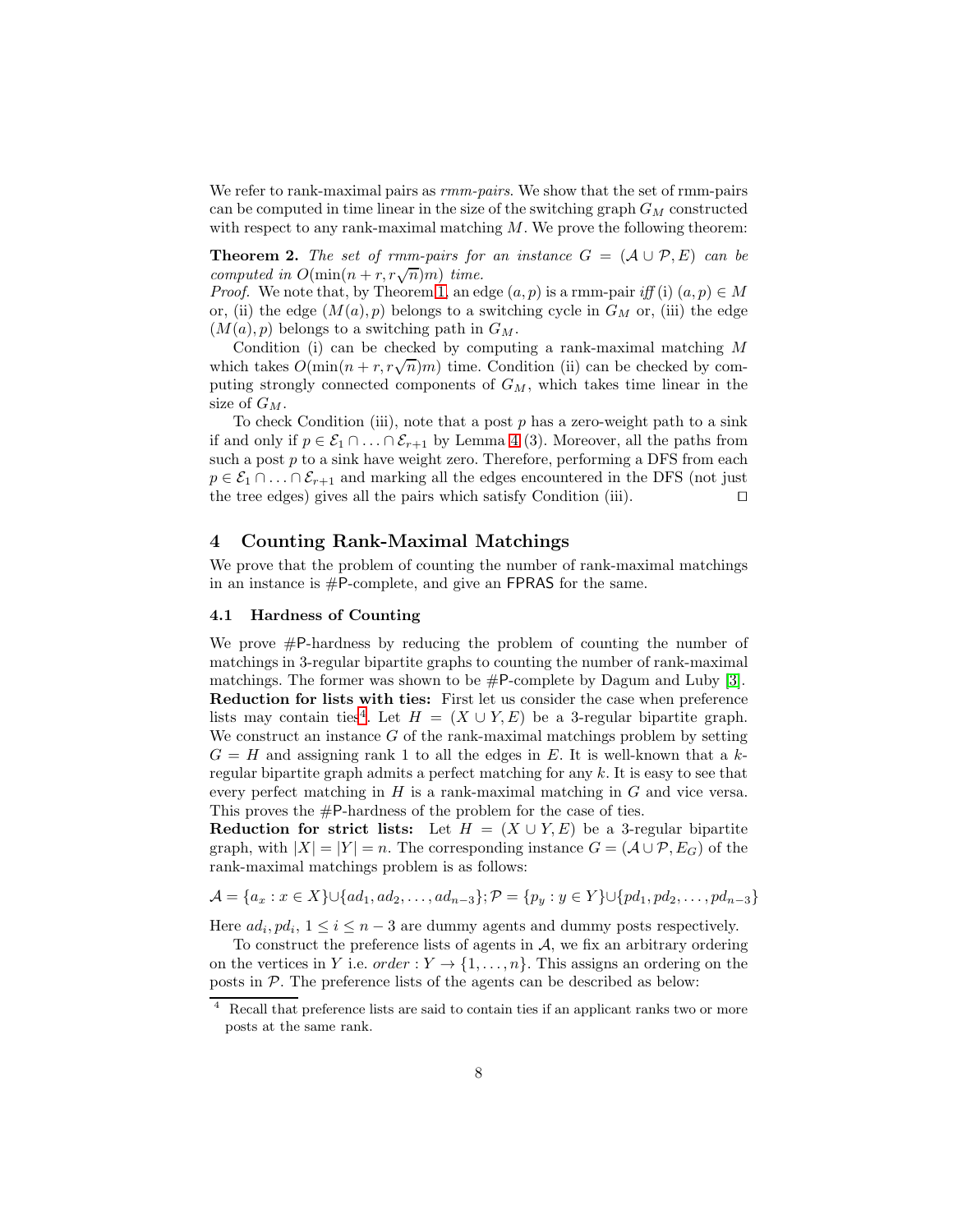- $-$  A dummy agent  $ad_i$  has a preference list of length one, with dummy post  $pd_i$  as his rank 1 post.
- The preference list of an agent  $a_x$  consists of posts  $p_{y_1}, p_{y_2}, p_{y_3}$  ranked at  $order(y_1)$ ,  $order(y_2)$ , and  $order(y_3)$  respectively, where  $y_1, y_2, y_3$  denote the 3 neighbors of x in  $H$ . The remaining places in the preference list of  $a_x$  are filled using the  $n-3$  dummy posts.

<span id="page-8-0"></span>Following Lemma (proof in Appendix [B\)](#page-14-0) shows the correctness of the reduction.

**Lemma 5.** Let  $H$  be a 3-regular bipartite graph and let  $G$  be the rank-maximal matchings instance constructed from H as above. There is a one-to-one correspondence between perfect matchings in H and rank-maximal matchings in G.

Using Lemma [5](#page-8-0) and our observation for ties, we conclude the following:

Theorem 3. The problem of counting the number of rank-maximal matchings in an instance is  $\#P$ -Complete for both strict and tied preference lists.

### <span id="page-8-1"></span>4.2 An FPRAS for Counting Rank-Maximal Matchings

Given the hardness result in Section [4.1,](#page-7-1) it is unlikely to be able to count the number of rank-maximal matchings in an instance in polynomial time. We now show that there exists a fully polynomial-time randomized approximation scheme (FPRAS) for the problem. We use the following result by Jerrum et al. [\[8\]](#page-10-8):

Theorem 4 ([\[8\]](#page-10-8)). There exists an FPRAS for the problem of counting the number of perfect matchings in a bipartite graph.

We give a polynomial-time reduction from the problem of counting the number of rank-maximal matchings (denoted as  $\#RMM$ ) to the problem of counting the number of perfect matchings in a bipartite graph (denoted as  $\#BPM$ ).

**Reduction from** #RMM to #BPM: Given an instance  $G = (\mathcal{A} \cup \mathcal{P}, E)$  of the rank-maximal matchings problem, we first construct another instance H of the rank-maximal matchings problem, which is used to get an instance  $I$  of the bipartite perfect matchings problem. The steps of the construction are as follows:

- 1. For every  $a \in \mathcal{A}$ , introduce a dummy last-resort post  $\ell(a)$  ranked  $r+1$ . This ensures that every rank-maximal matching is A-complete.
- 2. Let  $M$  be any rank-maximal matching in  $G$ , let  $G'$  be the reduced graph obtained by Irving et al.'s algorithm (ref. Section [2\)](#page-2-2).
- 3. Let  $k$  be the number of unmatched posts in  $G'$ . Introduce  $k$  dummy applicants  $ad_1, \ldots, ad_k$ . The preference list of each dummy applicant consists of all the posts in G' which are in  $\mathcal{E}_1 \cap \ldots \cap \mathcal{E}_{r+1}$ , tied at rank  $r+2$ .
- 4. The instance H consists of all the applicants in G and their preference lists in G, together with the dummy applicants and their preference lists introduced above. The set of posts in  $H$  is the same as that in  $G$ .
- 5. The instance I of bipartite perfect matchings problem is simply the reduced graph  $H'$ , obtained by executing Irving et al.'s algorithm on  $H$ .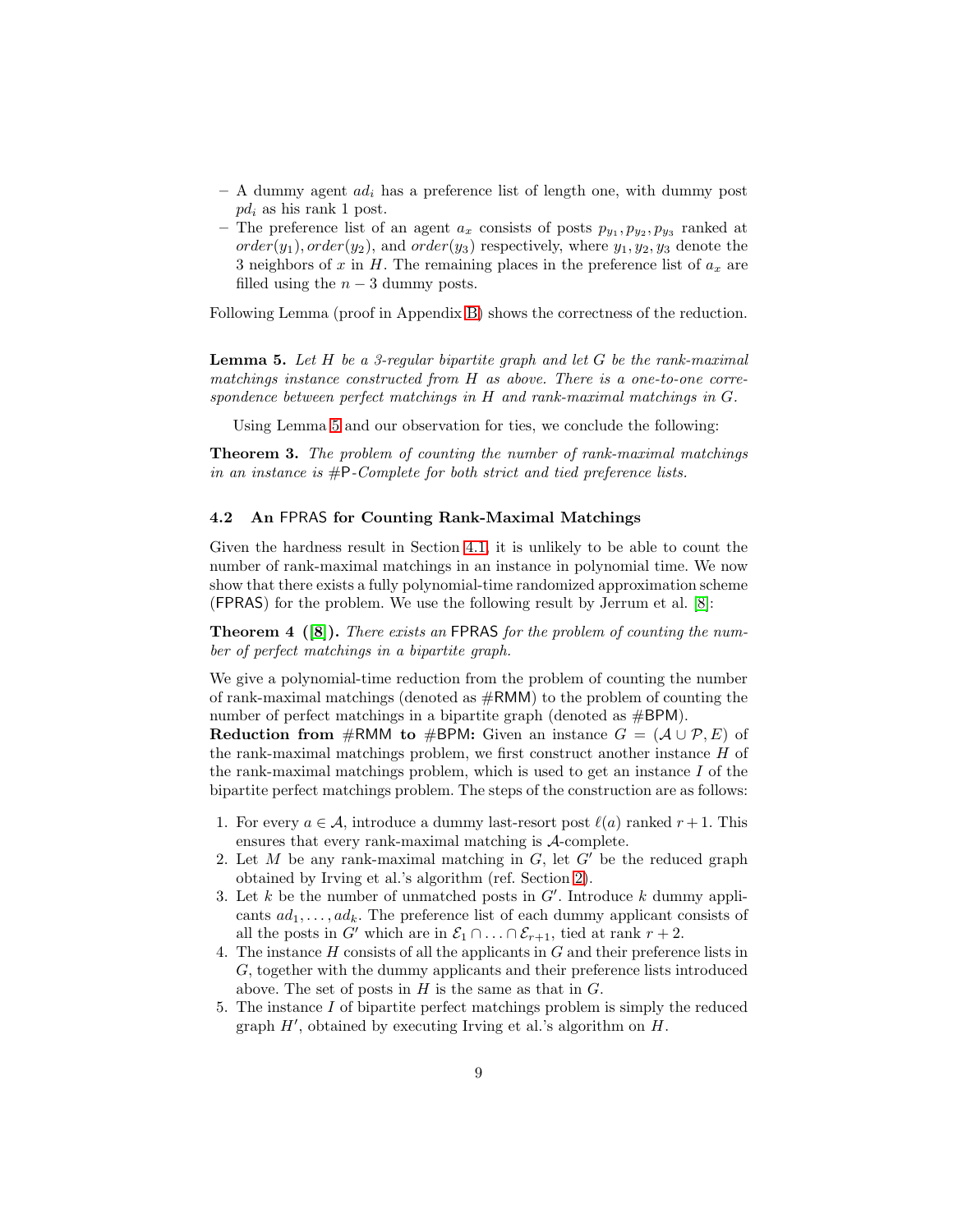<span id="page-9-0"></span>Correctness of the reduction follows from the following lemma, the proof (in Appendix [B\)](#page-14-0) uses the switching graph characterization.

**Lemma 6.** Let  $G$  be the rank-maximal matchings instance and let  $H$  and  $I$ be the rank-maximal matchings instance and the bipartite perfect matchings instance respectively constructed as above. Then, the following hold:

1. Corresponding to each rank-maximal matching  $M$  in  $G$ , there are exactly  $k!$ distinct rank-maximal matchings in H.

2. Each rank-maximal matching in H matches all the applicants and posts, and all its edges appear in I. Hence it is a perfect matching in the instance I.

3. A matching in G that is not rank-maximal has no corresponding perfect matching in I.

The FPRAS for  $#RMM$  involves the following steps:

- 1. The reduction from  $\#RMM$  instance G to  $\#BPM$  instance I,
- 2. Running Jerrum et al.'s FPRAS on I to get an approximate count, say  $C$ , of the number of perfect matchings in I,
- 3. Dividing C by k! to get an approximate count of number of rank-maximal matchings in G.

Steps 1 and 2 clearly work in polynomial time. For step 3, note that both C and k are at most n! and can be represented in  $O(n \log n)$  bits, which is polynomial in the size of G. Therefore Step 3 also works in polynomial time. This completes the FPRAS for #RMM problem.

# <span id="page-9-1"></span>5 Popularity of Rank-Maximal Matchings

As mentioned earlier, an instance of the rank-maximal matchings problem may admit more than one rank-maximal matching. To choose one rank-maximal matching, it is natural to impose an additional optimality criterion. Such a question has been considered earlier in the context of popular matchings by [\[9,](#page-10-9)[11\]](#page-10-6) and also in the context of the stable marriage problem [\[7\]](#page-10-10). The additional notion of optimality that we impose is the notion of popularity, defined below:

**Definition 6 (Popular matching).** A matching  $M$  is more popular than matching M' (denoted by  $M \succ_{p} M'$ ) if the number of applicants that prefer M to M' is more than the number of applicants that prefer M' to M. A matching M is popular if no matching  $M'$  is more popular than  $M$ .

An applicant a prefers matching M to  $M'$  if either (i) a is matched in M and unmatched in M', or (ii) a is matched in both and prefers the post  $M(a)$  to  $M'(a)$ . We consider the following question: Given an instance of the rank-maximal matchings problem, is there a rank-maximal matching that is popular in the set of all rank-maximal matchings? We refer to such a matching as a popular rank-maximal matching. There are simple instances in which there is no popular matching; further there is no popular rank-maximal matching. However, if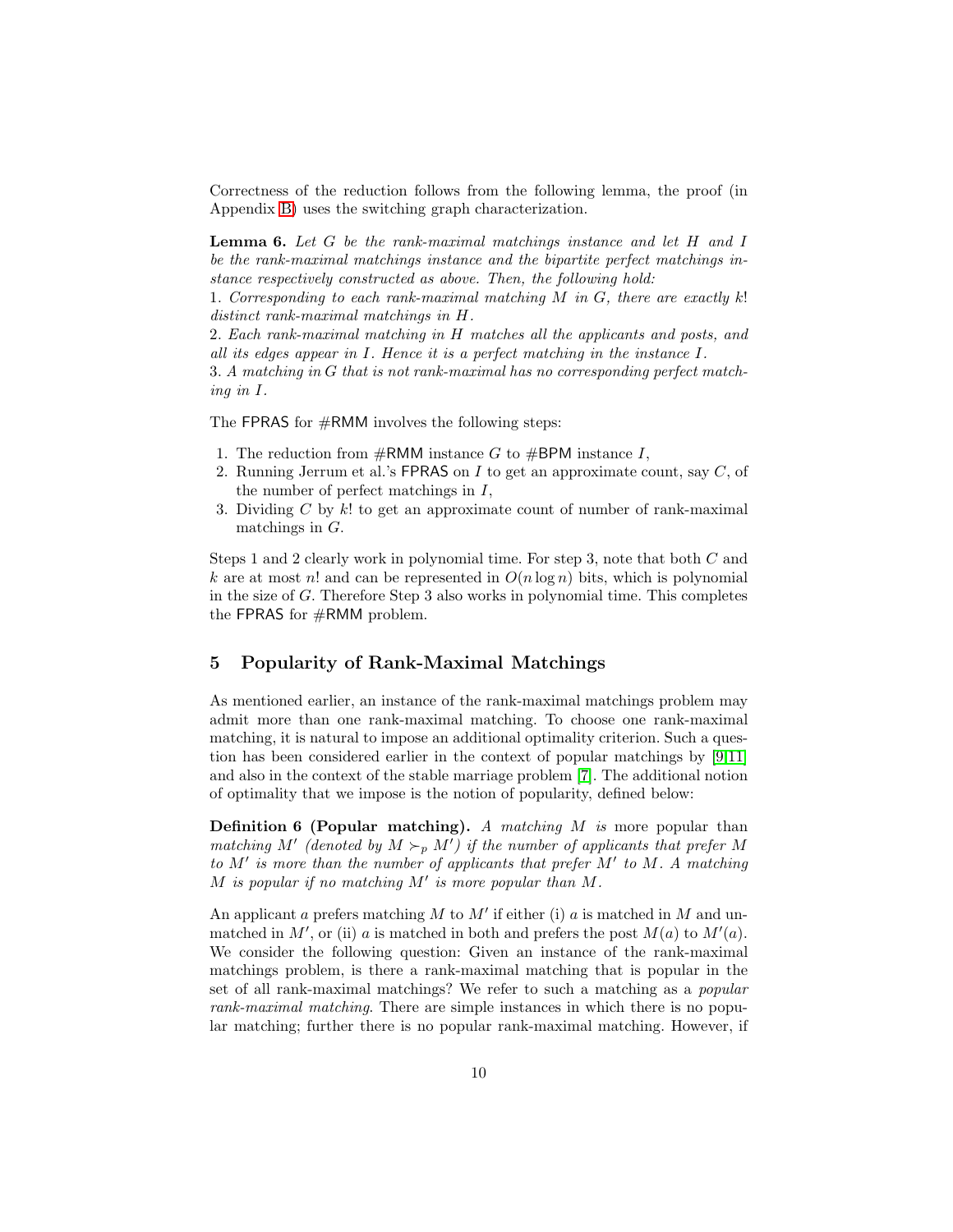a popular rank-maximal matching exists, it seems an appealing choice since it enjoys both rank-maximality and popularity. We make partial progress on this question. Using the switching graph characterization developed in Section [3,](#page-3-0) we give a simple algorithm to determine if a given rank-maximal matching  $M$  is a popular rank-maximal matching. If not, our algorithm outputs a rank-maximal matching  $M'$  which is more popular than  $M$ .

Outline of the algorithm: Given a graph  $G = (\mathcal{A} \cup \mathcal{P}, E)$  and a rank-maximal matching M in G, the algorithm first constructs the switching graph  $G_M$  corresponding to  $M$ . Now consider the following re-weighted graph  $G_M$  where positive weights of edges in  $G_M$  are replaced by +1 weights and negative weights by  $-1$ . Thus a -1 weight edge  $(p_i, p_j)$  in  $\tilde{G}_M$  implies that  $M(p_i)$  prefers  $p_j$  to  $p_i$ .

Let T be a switching path in  $G_M$ , and let T be the corresponding path in  $\tilde{G}_M$ . It is easy to see that if  $w(\tilde{T}) < 0$  in  $\tilde{G}_M$ , then  $M' = M \cdot T$  is more popular than  $M$ . Same holds for a switching cycle in  $G_M$ . Therefore,  $M$  is a popular rank-maximal matching, if and only if there is no negative-weight path to sink or negative-weight cycle in  $\tilde{G}_M$ .

To check this, we use shortest path computations using Bellman-Ford algorithm in a suitably modified graph. The details of the algorithm and proof of the following lemma, which establishes correctness, appear in Appendix [C.](#page-16-0)

<span id="page-10-11"></span>**Lemma 7.** A given rank-maximal matching  $M$  is popular if and only if there is no negative-weight path to a sink or a negative-weight cycle in the re-weighted switching graph.

Thus we get an  $O(mn)$  time algorithm for checking whether a given rankmaximal matching is a popular rank-maximal matching, where  $m$  and  $n$  are number of edges and vertices in the switching graph respectively.

Acknowledgment: We thank Partha Mukhopadhyay for a proof of Lemma [2.](#page-5-2)

# References

- <span id="page-10-1"></span>1. D. J. Abraham, K. Cechlárová, D. F. Manlove, and K. Mehlhorn. Pareto-optimality in house allocation problems. In Proceedings of 15th ISAAC, pages 3–15, 2004.
- <span id="page-10-3"></span>2. D. J. Abraham, R. W. Irving, T. Kavitha, and K. Mehlhorn. Popular matchings. SIAM Journal on Computing, 37(4):1030–1045, 2007.
- <span id="page-10-7"></span>3. P. Dagum and M. Luby. Approximating the permanent of graphs with large factors. Theor. Comput. Sci., 102(2):283–305, 1992.
- <span id="page-10-0"></span>4. A. Hylland and R. Zeckhauser. The efficient allocation of individuals to positions. Journal of Political Economy, 87(2):293–314, 1979.
- <span id="page-10-4"></span><span id="page-10-2"></span>5. R. W. Irving. Greedy matchings. Technical Report, University of Glasgow, TR-2003-136, 2003. 6. R. W. Irving, T. Kavitha, K. Mehlhorn, D. Michail, and K. E. Paluch. Rank-maximal matchings.
- ACM Transactions on Algorithms, 2(4):602–610, 2006.
- <span id="page-10-10"></span>7. R. W. Irving, P. Leather, and D. Gusfield. An efficient algorithm for the "optimal" stable marriage. Journal of the ACM, 34(3):532–543, 1987.
- <span id="page-10-8"></span>8. M. Jerrum, A. Sinclair, and E. Vigoda. A polynomial-time approximation algorithm for the permanent of a matrix with nonnegative entries. J. ACM, 51(4):671–697, 2004.
- <span id="page-10-9"></span>9. T. Kavitha and M. Nasre. Note: Optimal popular matchings. Discrete Applied Mathematics, 157(14):3181–3186, 2009.
- <span id="page-10-5"></span>10. T. Kavitha and C. D. Shah. Efficient algorithms for weighted rank-maximal matchings and related problems. In *Proceedings of 17th ISAAC*, pages 153–162, 2006.<br>11. E. McDermid and R. W. Irving. Popular matchings: structure and algorithms. *Journal of*
- <span id="page-10-6"></span>Combinatorial Optimization, 22(3):339–358, 2011.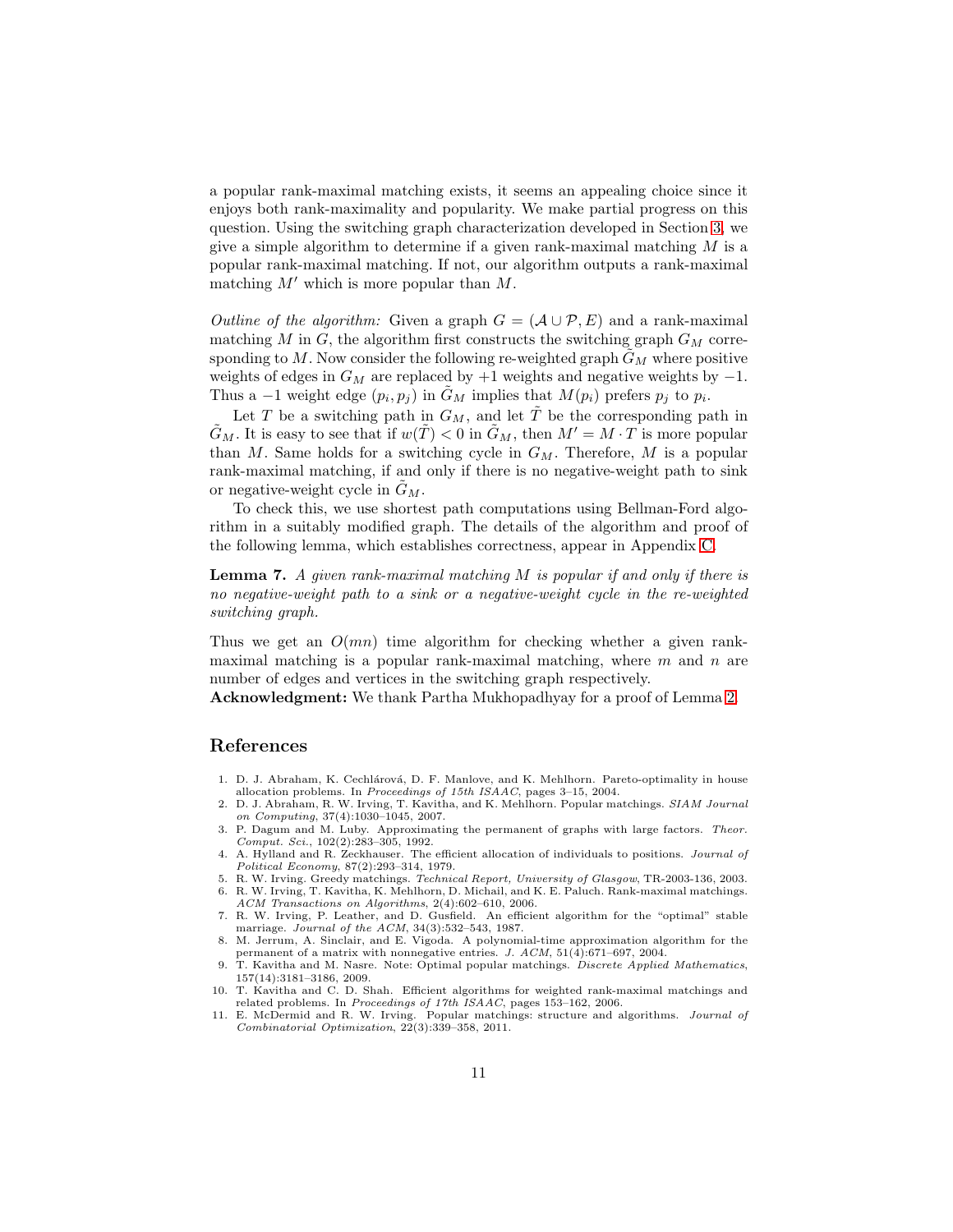- <span id="page-11-2"></span>12. M. Nasre. Popular Matchings: Structure and Cheating Strategies. In Proceedings of 30th STACS, pages 412–423, 2013. 13. K. E. Paluch. Capacitated rank-maximal matchings. In Proceedings of 8th CIAC, pages 324–
- <span id="page-11-3"></span><span id="page-11-1"></span>335, 2013.
- <span id="page-11-0"></span>14. W. R. Pulleyblank. Handbook of combinatorics (vol. 1). chapter Matchings and Extensions, pages 179–232. MIT Press, Cambridge, MA, USA, 1995.<br>15. Yuan. Residence exchange wanted: A stable residence exchange problem. *Eu*
-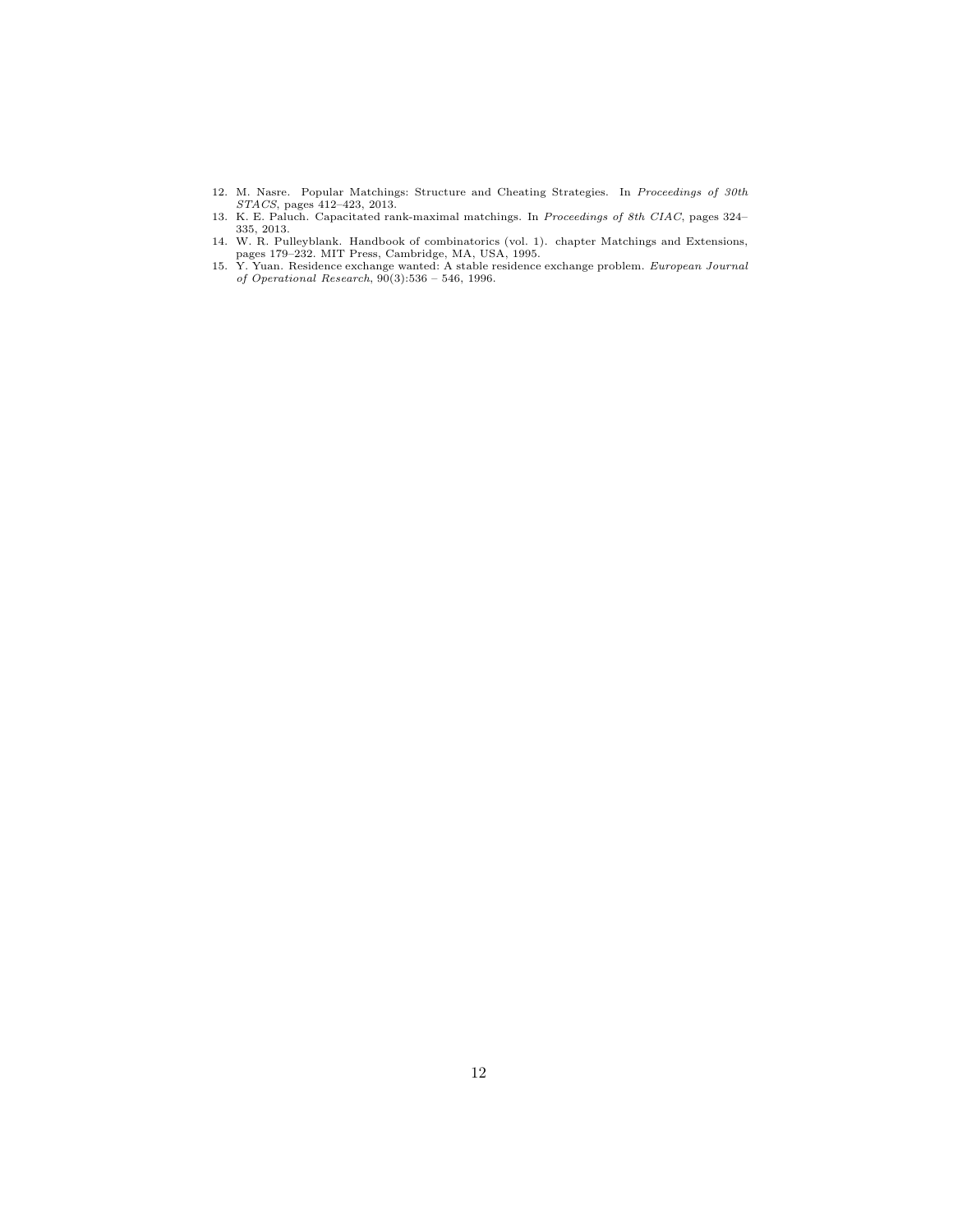# <span id="page-12-0"></span>A Details from Section [3](#page-3-0)

**Lemma [3](#page-6-1)** Let M be a rmm in G and C be a cycle in  $G_M$ , then  $w(C) = 0$ .

*Proof.* Let C be a cycle in  $G_M$  and let C' denote the corresponding alternating cycle in  $G'$ . To prove the Lemma statement, we show that, for any rank i,  $C'$ has an equal number of matched and unmatched edges, and hence  $w(C) = 0$ . We use induction on i to prove that for any i, the cycle  $C'$  has equal number of matched and unmatched edges. Let us partition the edges of  $C'$  as  $X_1 \cup \ldots \cup X_r$ , where  $X_i$  denotes edges of rank i belonging to C'. Note that, for some i,  $X_i$  may be empty. Now for any *i*, consider  $Y_i = \bigcup_{j=1}^i X_j$ . We show by induction on *i*, that for each  $i$ , any component of  $Y_i$  is either an even length path or the cycle  $C'$  itself.

**Base case:** Let  $\ell$  denote the first index for which  $X_{\ell}$  is non-empty. Then each  $j < \ell$  trivially satisfies the induction hypothesis. If  $Y_{\ell} = C'$ , we are done, since  $C'$  is an alternating cycle, with equal number of unmatched and matched edges, all of rank  $\ell$ . If  $Y_{\ell} \neq C'$ , then for contradiction, let  $Y_{\ell}$  contain an odd length alternating path  $T = \langle a_1, p_1, a_2, p_2, \ldots, a_k, p_k \rangle$ . Since all the other edges in  $C'$  are of rank greater than  $\ell$ , and they are incident on  $a_1$  and  $p_k$ , both  $a_1$ and  $p_k$  must belong to  $\mathcal{E}_{\ell}$  in  $G'_{\ell}$  at the end of the  $\ell$ th iteration of Irving et al.'s algorithm. However, since T is present in  $G'$  it must be present in  $G'_{\ell}$ . Note that both  $a_1$  and  $p_k$  belong to  $\mathcal{E}_{\ell}$  and the path T is an alternating path of odd length. Now consider labeling the vertices of T as  $\mathcal{O}_{\ell}$  or  $\mathcal{E}_{\ell}$  from both  $a_1$  and  $p_k$ . It is clear that we either encounter an  $\mathcal{O}_{\ell} \mathcal{O}_{\ell}$  edge which must have been deleted in Irving et al.'s algorithm or an  $\mathcal{E}_{\ell} \mathcal{E}_{\ell}$  edge which cannot be present in G (by Lemma [1](#page-2-1) (c)). Thus in either case, we get a contradiction. Hence  $T$  must be an even length path, with equal number of matched and unmatched rank  $\ell$  edges.

**Induction step:** Assuming the induction hypothesis for some  $\ell < r$ , the proof for  $Y_{\ell+1}$  is similar to that of base case.

The above implies that, for every  $X_i$ ,  $C'$  has  $|X_i|/2$  matched and unmatched edges. Hence the corresponding cycle C in  $G_M$  has zero weight, and  $M \cdot C$  is a rank-maximal matching. rank-maximal matching. ⊓⊔

**Lemma [4](#page-6-2)** Let M be a rmm in G and  $G_M$  be the switching graph with respect to M. The following properties hold:

- <span id="page-12-1"></span>1. Let p be an unmatched post in M. Then  $p \in \mathcal{E}_1 \cap \ldots \cap \mathcal{E}_{r+1}$  and therefore is a sink in  $G_M$ .
- 2. A post p belongs to a sink component iff  $p \in \mathcal{E}_{r+1}$ . A post p belongs to a non-sink component iff  $p \in \mathcal{U}_{r+1}$ .
- 3. Let T be a path from a post p to some sink q in  $G_M$ . Then  $w(T) = 0$  iff  $p \in \mathcal{E}_1 \cap \ldots \cap \mathcal{E}_{r+1}.$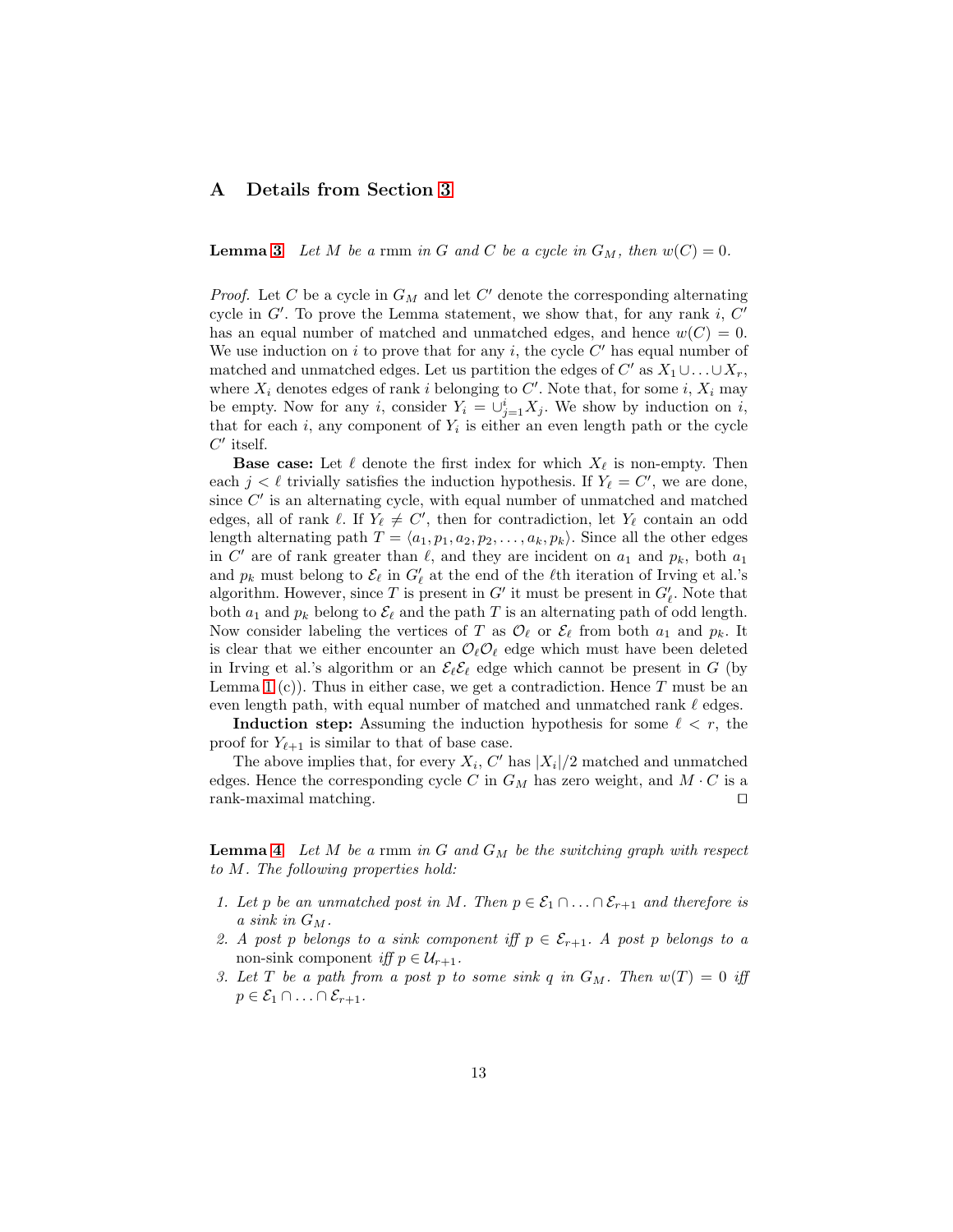- Proof. 1. The proof follows by observing that every rank-maximal matching keeps vertices in  $\mathcal{O}_i \cup \mathcal{U}_i$  matched for every  $i = 1 \dots r + 1$ . Thus if p is unmatched in a rank-maximal matching M, then  $p \in \mathcal{E}_1 \cup \ldots \cup \mathcal{E}_{r+1}$ .
- 2. Consider a post  $p \in \mathcal{E}_{r+1}$ . If p is unmatched in M, then by [1](#page-12-1) above, p is a sink vertex and therefore belongs to a sink component. Now, assume that p is matched but since it belongs to  $\mathcal{E}_{r+1}$ , p has an even length alternating path starting at an unmatched node  $p'$  with respect to  $M$  in  $G'$ . Let the alternating path be denoted by  $\langle p = p_1, a_1, \ldots, p_k, a_k, p_{k+1} = p' \rangle$ . Note that for every  $i = 1, \ldots k$ , we have  $M(a_i) = p_i$ . Further, every unmatched edge  $(a_i, p_{i+1})$  is of the form  $\mathcal{O}_{r+1}\mathcal{E}_{r+1}$ . Therefore no such unmatched edge gets deleted in the  $(r + 1)$ st iteration of Irving et al.'s algorithm. This implies that the directed path  $\langle p = p_1, p_2, \ldots, p_{k+1} = p' \rangle$  is present in  $G_M$ . Thus, p belongs to the sink component that contains  $p'$ .

To prove the other direction let  $\mathcal X$  be a sink component in  $G_M$  and  $p'$  be a sink in X. For the sake of contradiction, let  $p' \in \mathcal{X}$  and  $p \in \mathcal{U}_{r+1}$ . Recall that  $\mathcal{O}_{r+1} \cap \mathcal{P} = \emptyset$ .

Now since  $p$  and  $p'$  lie in the same component, there is an (undirected) path between  $p$  and  $p'$  in the underlying undirected component of  $\mathcal{X}$ . Let  $\langle p = p_1, p_2, \ldots, p_k = p' \rangle$  denote this undirected path. Since  $p_1 \in U_{r+1}$  and  $p_k \in \mathcal{E}_{r+1}$ , it implies that there exists an index  $i, 1 \leq i \leq k-1$ , such that  $p_i \in \mathcal{U}_{r+1}$  and  $p_{i+1} \in \mathcal{E}_{r+1}$ . Note that, by the above argument,  $p_{i+1}$  has a directed path T to some sink  $q$  in  $\mathcal{X}$ .

Consider the two possible directions for the edge between  $p_i$  and  $p_{i+1}$  in  $G_M$ :

- (a) If the edge is directed from  $p_i$  to  $p_{i+1}$  in  $G_M$ , then the path T from  $p_{i+1}$  to the sink q in X can be prefixed with the edge  $(p_i, p_{i+1})$  to get a directed path from  $p_i$  to  $q$ . This implies that there is an even-length alternating path with respect to M in  $G'$  from q to  $p_i$ . This contradicts the fact that  $p_i \in \mathcal{U}_{r+1}$ .
- (b) Finally, if the edge is directed from  $p_{i+1}$  to  $p_i$  in  $G_M$ , then it implies that  $p_{i+1}$  is matched in M and let  $M(p_{i+1}) = a_{i+1}$ . Since  $p_{i+1} \in \mathcal{E}_{r+1}$ this implies that  $a_{i+1} \in \mathcal{O}_{r+1}$ . Thus the edge  $(p_{i+1}, p_i)$  in  $G_M$  implies that there is an  $\mathcal{O}_{r+1}\mathcal{U}_{r+1}$  edge  $(a_{i+1}, p_i)$  in the graph  $G'$ . However, such an  $\mathcal{O}_{r+1}\mathcal{U}_{r+1}$  edge should have been deleted by Irving et al.'s algorithm Hence such an edge cannot be present in  $G_M$  contradicting the fact that  $p \in \mathcal{U}_{r+1}$ . Thus, every post p belonging to a sink component belongs to  $\mathcal{E}_{r+1}$ .

The above proof along with the fact that  $\mathcal{P} \cap \mathcal{O}_{r+1} = \emptyset$  immediately implies that a post p belongs to a non-sink component iff  $p \in \mathcal{U}_{r+1}$ .

3. First assume that p has a path T to a sink and  $w(T) = 0$ . Our goal is to show that  $p \in \mathcal{E}_1 \cap ... \cap \mathcal{E}_{r+1}$ . Since p has a path to a sink,  $p \in \mathcal{E}_{r+1}$ . Assume for the sake of contradiction that  $p \in \mathcal{O}_i \cup \mathcal{U}_i$  for some  $i \leq r$ . Let  $M' = M \cdot T$  be the matching obtained by switching along the path T. Since  $T$  has zero weight, from Lemma [2,](#page-5-2) we know that the matching  $M'$  is a rank-maximal matching in G. Note that, since q is unmatched in  $M$ , p is unmatched in  $M'$ . Thus we have obtained a rank-maximal matching  $M'$  in G which leaves p unmatched. By the invariants of Irving et al.'s algorithm,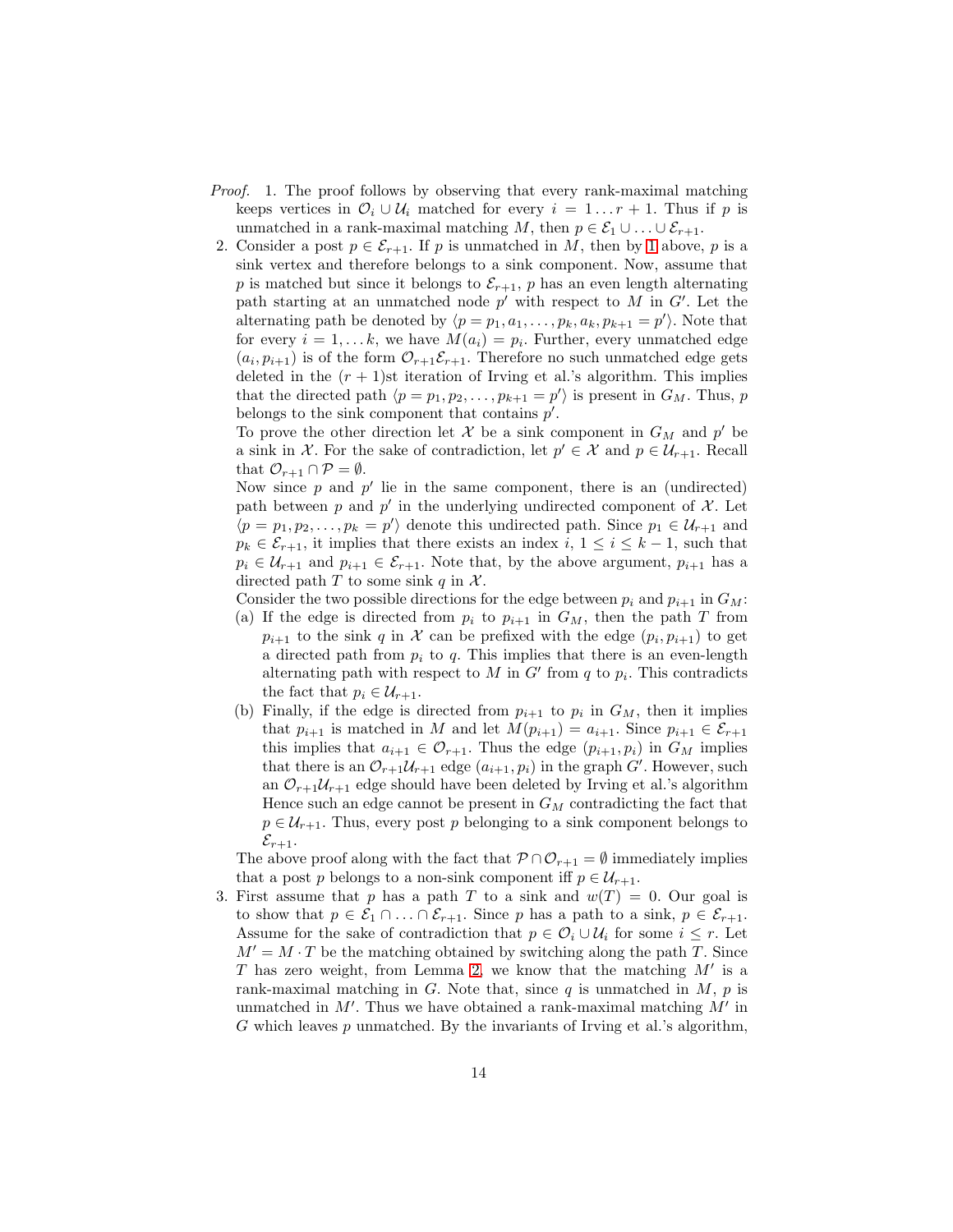mentioned in Section [2,](#page-2-2) we know that every vertex belonging to  $\mathcal{O}_i \cup \mathcal{U}_i$ remains matched in every rank-maximal matching of G. However, we have already obtained a matching, namely  $M'$ , which leaves p unmatched. This contradicts the assumption that  $p \in \mathcal{O}_i \cup \mathcal{U}_i$  for some i, and completes the proof that  $p \in \mathcal{E}_1 \cap \ldots \cap \mathcal{E}_{r+1}$ .

Finally, consider the other direction, that is assume that  $p \in \mathcal{E}_1 \cap \ldots \cap \mathcal{E}_{r+1}$ and p has a path T to a sink. To show that  $w(T) = 0$ , we use arguments similar to proof of Lemma [3.](#page-6-1)

This completes the proof of the Lemma. □

**Theorem [1](#page-6-3)** Every rank-maximal matching  $M'$  in  $G$  can be obtained from  $M$ by applying to M vertex-disjoint switching paths and switching cycles in  $G_M$ .

*Proof.* Consider any rank-maximal matching  $M'$  in  $G$ . We show that  $M'$  can be obtained from M by applying a set of vertex-disjoint switching paths and switching cycles of  $G_M$ . Consider  $M \oplus M'$  which is a collection of vertex-disjoint paths and cycles in G. Also note that the cycles and paths contain alternating edges of M and M'. We show that the paths and cycles in  $M \oplus M'$  are switching paths and switching cycles in  $G_M$ .

From the invariants of Irving et al.'s algorithm mentioned in Section [2,](#page-2-2) all the edges of  $M$  and  $M'$  are also present in  $G'$ . A cycle in  $M \oplus M'$  has alternating edges of M and M', and hence has a corresponding directed cycle in  $G_M$ . As proved in Lemma [3,](#page-6-1) every cycle in  $G_M$  is a switching cycle.

Now we consider paths in  $M \oplus M'$ . All the paths are of even length, since all the rank-maximal matchings are of the same cardinality. Let  $T_G =$  $\langle p_1, a_1, \ldots, p_k, a_k, p_{k+1} \rangle$  be any even-length path in  $M \oplus M'$  with  $p_{k+1}$  unmatched in M and  $p_1$  unmatched in M'. For every  $1 \leq i \leq k$ , let  $M(p_i) = a_i$ . It is easy to see that the path  $T = \langle p = p_1, p_2, \ldots, p_{k+1} = p' \rangle$  is present in  $G_M$  and it ends in a sink p'. Our goal is to show that  $w(T) = 0$ . For this, we prove that  $p_1 \in \mathcal{E}_1 \cap \ldots \cap \mathcal{E}_{r+1}$ . Note that M' is a rank-maximal matching in G and M' leaves the post  $p = p_1$  unmatched. As every post in  $\mathcal{O}_i \cup \mathcal{U}_i$  for any i is matched in every rank-maximal matching,  $p_1 \notin \mathcal{O}_i \cup \mathcal{U}_i$  for  $1 \leq i \leq r+1$ . Therefore  $p_1 \in \mathcal{E}_1 \cap \ldots \cap \mathcal{E}_{r+1}$ ; Thus, using Lemma [4,](#page-6-2) we can conclude that the path T has weight  $w(T) = 0$  in  $G_M$ , and hence is a switching path in  $G_M$ .

Applying these switching paths and cycles to  $M$  gives us the desired matching  $M'$ , thus completing the proof. □

# <span id="page-14-0"></span>B Proofs from Section [4](#page-7-2)

**Lemma [5](#page-8-0)** Let  $H$  be a 3-regular bipartite graph and let  $G$  be the corresponding rank-maximal matchings instance constructed by the reduction in Section [4.](#page-7-2) A matching  $M$  is a perfect in  $H$  iff  $M$  is a rank-maximal matching in  $G$ .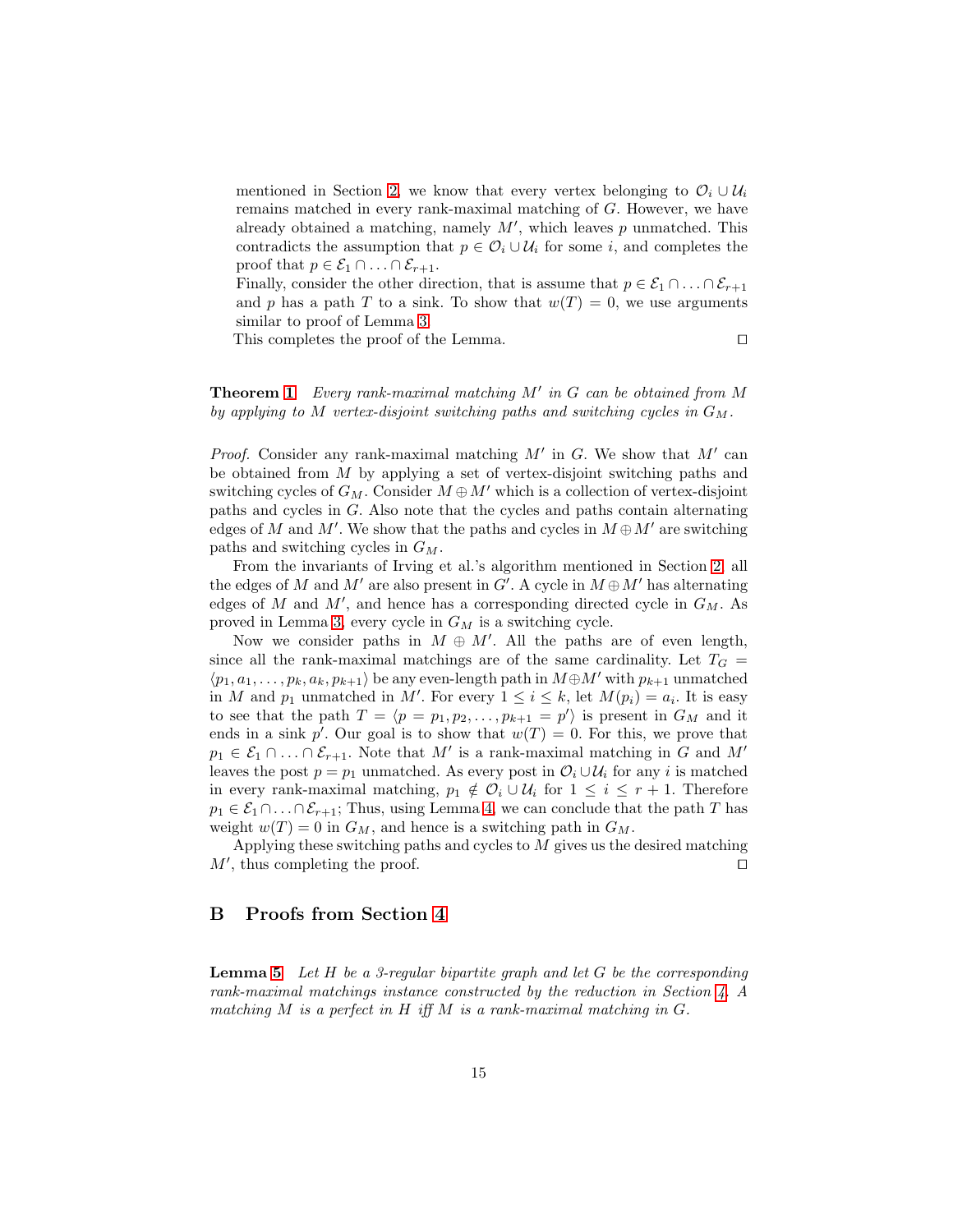*Proof.* A perfect matching  $M$  in  $H$  can be extended in a unique way to a perfect matching M' in G as follows:  $M' = M \cup \{(ad_i, pd_i) | 1 \le i \le n-3\}$ . The matching M' has the following n-tuple as its signature:  $\sigma(M') = (n-2, 1, 1, \ldots, 1)$ . Hence, a rank-maximal matching in  $G$  should have a signature that is at least as good as  $\sigma(M')$ . We argue that  $\sigma(M')$  is the best possible signature in G.

Consider the posts in  $P$  that are rank 1 posts for some applicant  $a \in A$ . There are exactly  $n-2$  such posts: the  $n-3$  dummy posts  $pd_1, \ldots, pd_{n-3}$  and one post  $p_y$  such that  $order(p_y) = 1$ . Therefore, any rank-maximal matching in G cannot match more than  $n-2$  applicants to their rank-1 posts. Moreover, all these  $n-3$  posts are *odd* or *unreachable* in the graph on rank 1 edges and hence are always matched to applicants that treat them as their rank 1 posts. At each of the ranks  $2 \leq i \leq n$ , there is exactly one post  $p_y \in \mathcal{P}$  that is ranked i. Thus, it is easy to see that  $\sigma(M')$  is the best possible signature for any matching in G. Therefore  $M'$  is a rank-maximal matching in G. Further, note that  $M'$  was obtained by extending a perfect matching  $M$  in  $H$ . This also implies that, for every perfect matching in  $H$ , there is a unique rank-maximal matching in  $G$ .

Now consider a rank-maximal matching  $M$  in  $G$ . We claim that such a matching has to include the edges  $\{(ad_i, pd_i) \mid 1 \leq i \leq n-3\}$ . If not, then for some  $i = 1 \dots n-3$  applicant  $ad_i$  remains unmatched and therefore  $\sigma(M) \prec (n-2,1,\ldots,1)$ . Similarly, to achieve the signature  $(n-2,1,\ldots,1)$ , all applicants  $a_x$  and therefore all posts  $p_y$  should be matched amongst themselves. Thus, the matching  $M' = M \setminus \{(ad_i, pd_i) | 1 \le i \le n-3\}$  is a perfect matching in H. This shows that there is a one to one correspondence between the rankmaximal matchings in G and perfect matching in H. □

Lemma [6](#page-9-0) Let G be the rank-maximal matchings instance and let H and I be the rank-maximal matchings instance and the bipartite perfect matchings instance respectively as constructed in Section  $4.2$ . Then, the following hold:

- 1. Corresponding to each rank-maximal matching  $M$  in  $G$ , there are exactly k! distinct rank-maximal matchings in H.
- 2. Each rank-maximal matching in H matches all the applicants and posts, and all its edges appear in I. Hence it is a perfect matching in the instance I.
- 3. A matching in G that is not rank-maximal has no corresponding perfect matching in I.
- *Proof.* 1. It is easy to see that Irving et al.'s algorithm proceeds on  $H$  exactly as on G for  $r+1$  iterations. Hence signature of a rank-maximal matching in H is the same as that in G for first  $r+1$  co-ordinates. In  $(r+2)$ nd iteration, the newly added applicants and their edges are considered. This iteration has a complete bipartite graph on rank  $r + 2$  edges, with k applicants on left and  $\mathcal{E}_1 \cap \ldots \cap \mathcal{E}_{r+1}$  | posts on right, with exactly k posts unmatched. So there are  $k!$  ways of matching these newly added applicants amongst the unmatched posts. Thus, corresponding to each rank-maximal matching constructed in the first  $r + 1$  iterations (and hence in G), there are k! rankmaximal matchings in  $G_{r+2}$ .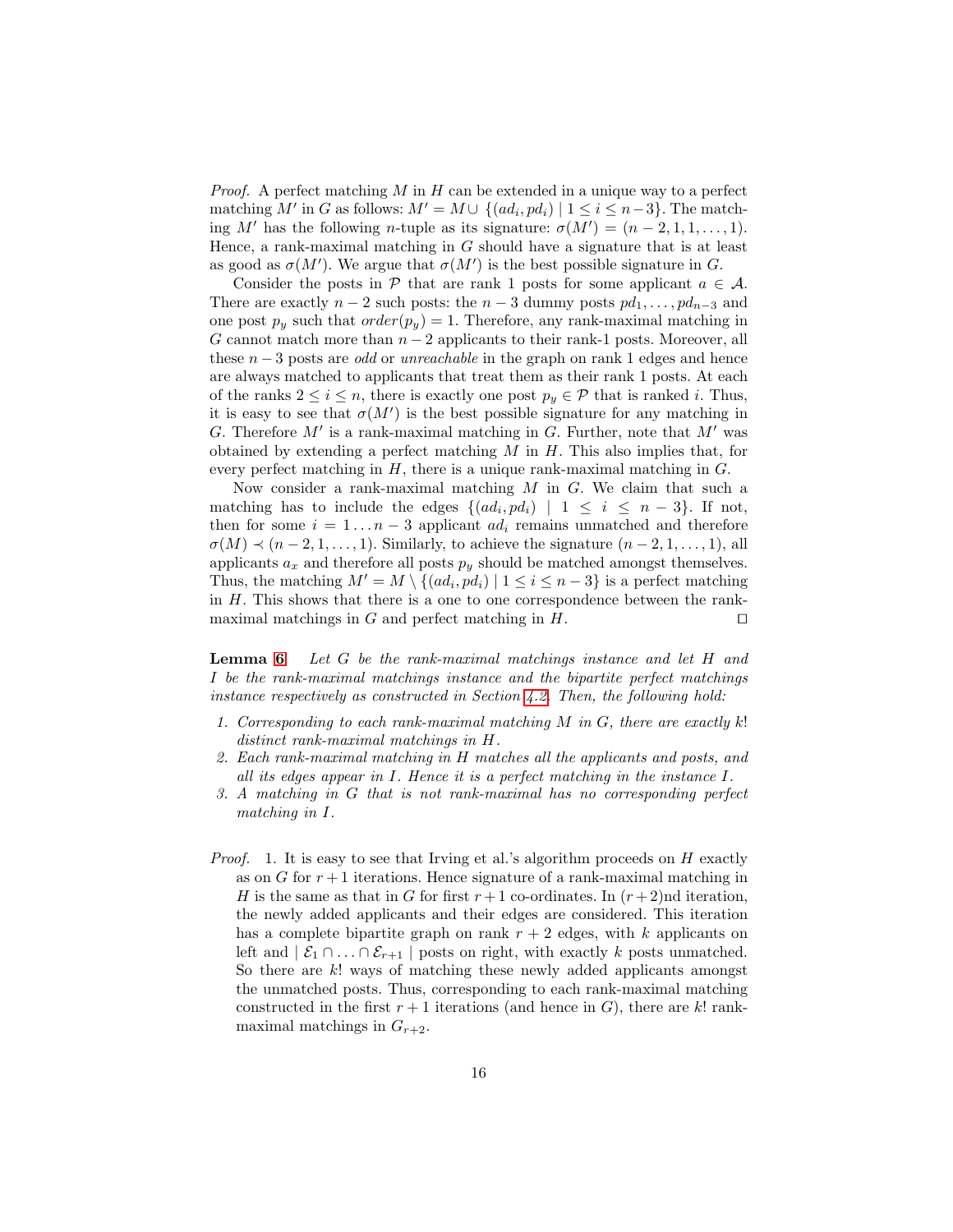- 2. This is immediate from the construction.
- 3. We show that every perfect matching in  $I$  is a rank-maximal matching in H. Let there be a perfect matching M in I which is not rank-maximal in  $H$ . Consider a rank-maximal matching  $N$  in  $H$ . As  $M$  and  $N$  are both perfect matchings,  $M \oplus N$  is a collection of vertex-disjoint cycles with alternate edges of  $M$  and  $N$ . Hence these cycles are switching cycles in the switching graph  $H_N$ . But all the switching cycles in  $H_N$  have weight 0. By Lemma [2,](#page-5-2) this contradicts the assumption that  $M$  is not rank-maximal. This completes the proof of the lemma. □

# <span id="page-16-0"></span>C Details from Section [5](#page-9-1)

#### The algorithm for popular rank-maximal matching

- 1. Make M  $\mathcal A$ -complete by adding dummy last-resort posts at rank  $r+1$  as described in Section [2.](#page-2-2) Here  $r$  is the maximum length of any preference list in G. Remove those edges  $(p_i, p_j)$  from  $G_M$ , where  $(M(p_i), p_j)$  is not a rank-maximal pair.
- 2. Construct a re-weighted graph  $\tilde{G}_M$  by replacing every positive-weight in  $G_M$ by  $+1$  and negative weight by  $-1$ .
- 3. For each sink-component  $\mathcal{X}_i$  in the  $\tilde{G}_M$ , add a source vertex  $s_i$  and a sink  $t_i$ . For every non-sink vertex  $p \in \mathcal{E}_1 \cap \ldots \cap \mathcal{E}_{r+1}$  add an edge  $(s_i, p)$  of weight zero. For every sink p, add an edge  $(p, t_i)$  of weight zero. Thus  $s_i$  and  $t_i$  are new source and sink for the component  $\mathcal{X}_i$ . For each non-sink component of  $G_M$ , choose an arbitrary vertex v as source.
- 4. Run Bellman-Ford algorithm from each source to find if there is a negativeweight cycle in any component or a negative-weight  $s_i$  to  $t_i$  path in any  $\sin k$ -component  $\mathcal{X}_i$ .
- 5. If there exists a negative-weight path  $T$  or cycle  $C$  in the above graph, then conclude that  $M$  is not a popular rank-maximal matching. Find such a cycle C or path T and output  $M' = M \cdot C$  or  $M' = M \cdot T$  respectively, as a rank-maximal matching more popular than  $M$ . Otherwise  $M$  is a popular rank-maximal matching.

**Lemma [7](#page-10-11)** A given rank-maximal matching  $M$  is popular if and only if there is no negative weight path to a sink or a negative-weight cycle in the re-weighted switching graph.

Proof. We prove that, if there is a negative-weight cycle or a negative-weight path to a sink in  $\tilde{G}_M$ , then a matching N obtained by switching along such a path or cycle is more popular than M.

Consider a negative-weight cycle, say  $C = (p_1, \ldots, p_k, p_1)$  in  $G_M$ . Then All the applicants, such that weight of  $(M(p_i), p_{i+1})$  is negative (positive), get a post of strictly better (worse) rank in  $M \cdot C$ . As C has more edges of negative-weight than those of positive-weight, more applicants prefer  $M \cdot C$  over M than those